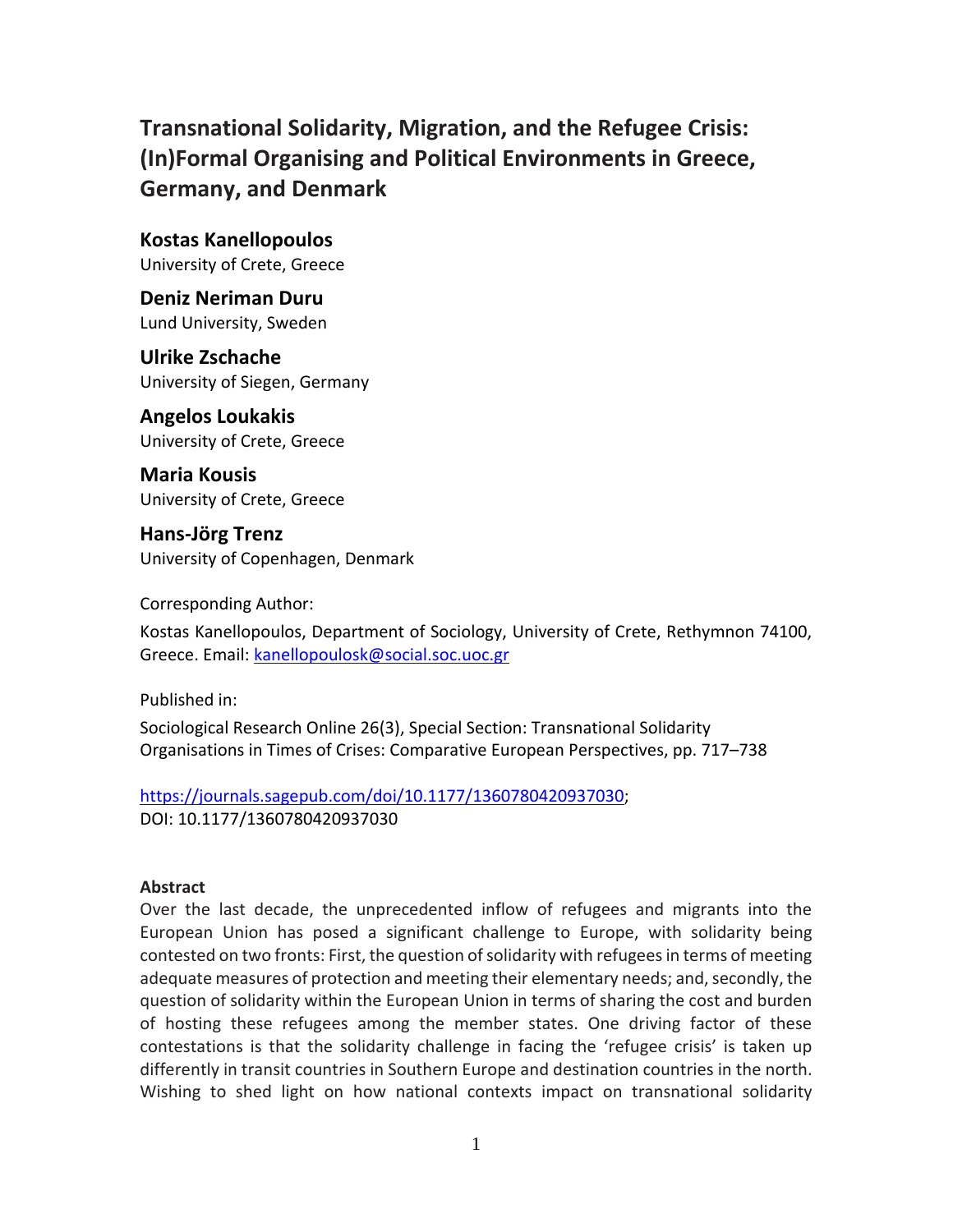organising, we draw on fresh sets of cross-national evidence from a random sample of 277 Transnational Solidarity Organisations (TSOs) in Greece, Germany and Denmark. The aim is to illustrate the effects of political opportunities and threats during the 2007-2016 crises period, on migration-related solidarity activities organised by TSOs. We will do so through tri-national comparisons, tracing migration-related TSO patterns across time. The data used is produced in the context of the TransSOL project by a new methodological approach (Action Organisation Analysis) based on hubs-retrieved organisational websites and their subsequent content analysis*. 1*

**Keywords**: civil society, migration, refugee crisis, solidarity organisations, political opportunities, comparative politics, European politics, European Union, far-right votes, Greece, Germany, Denmark

# **1. Introduction**

With the so-called refugee crisis unfolding since late 2011, the number of migrants entering the European Union (EU) has increased drastically. Such an unprecedented inflow of foreigners in need of protection poses a significant challenge to the Europe of solidarity and human rights. On the one hand, the urgency to take humanitarian action is underscored by the tragedies at Europe's external borders, especially the fatalities of migrants crossing the Mediterranean, which hit record levels in 2015 [\(Feischmidt et al.](#page-21-0)  [2018;](#page-21-0) [Pries 2019\)](#page-23-0). On the other hand, the "Europe of solidarity and human rights" is increasingly compromised in the way the refugee crisis is reinterpreted as a security challenge, with a growing number of countries deciding to seal off their borders and to suspend commonly agreed standards of humanitarian aid and protection [\(della Porta](#page-21-1)  [2018\)](#page-21-1), symbolising the EU's failed approach towards asylum [\(Crawley et al. 2016;](#page-21-2) [Czaika](#page-21-3)  [and Hobolth 2016;](#page-21-3) [De Genova 2016;](#page-21-4) [2018;](#page-21-5) [Feldman 2011;](#page-22-0) [Hatton 2011\)](#page-22-1). In this new constellation, solidarity in Europe is contested on two fronts: First, the question of solidarity with refugees in terms of meeting adequate measures of protection and satisfying elementary needs of the victims of persecution; and, secondly, the question of solidarity within the European Union in terms of sharing the cost and burden of hosting these refugees among the member states.

The contentious politics of transnational solidarity in the EU involve several actors: crossnational coalitions between civil society organisations, confrontations between political

 $1$  Results presented in this article have been obtained within the project "European paths to transnational solidarity at times of crisis: Conditions, forms, role models and policy responses" (TransSOL). This project has received funding from the European Union's Horizon 2020 research and innovation programme under grant agreement No 649435.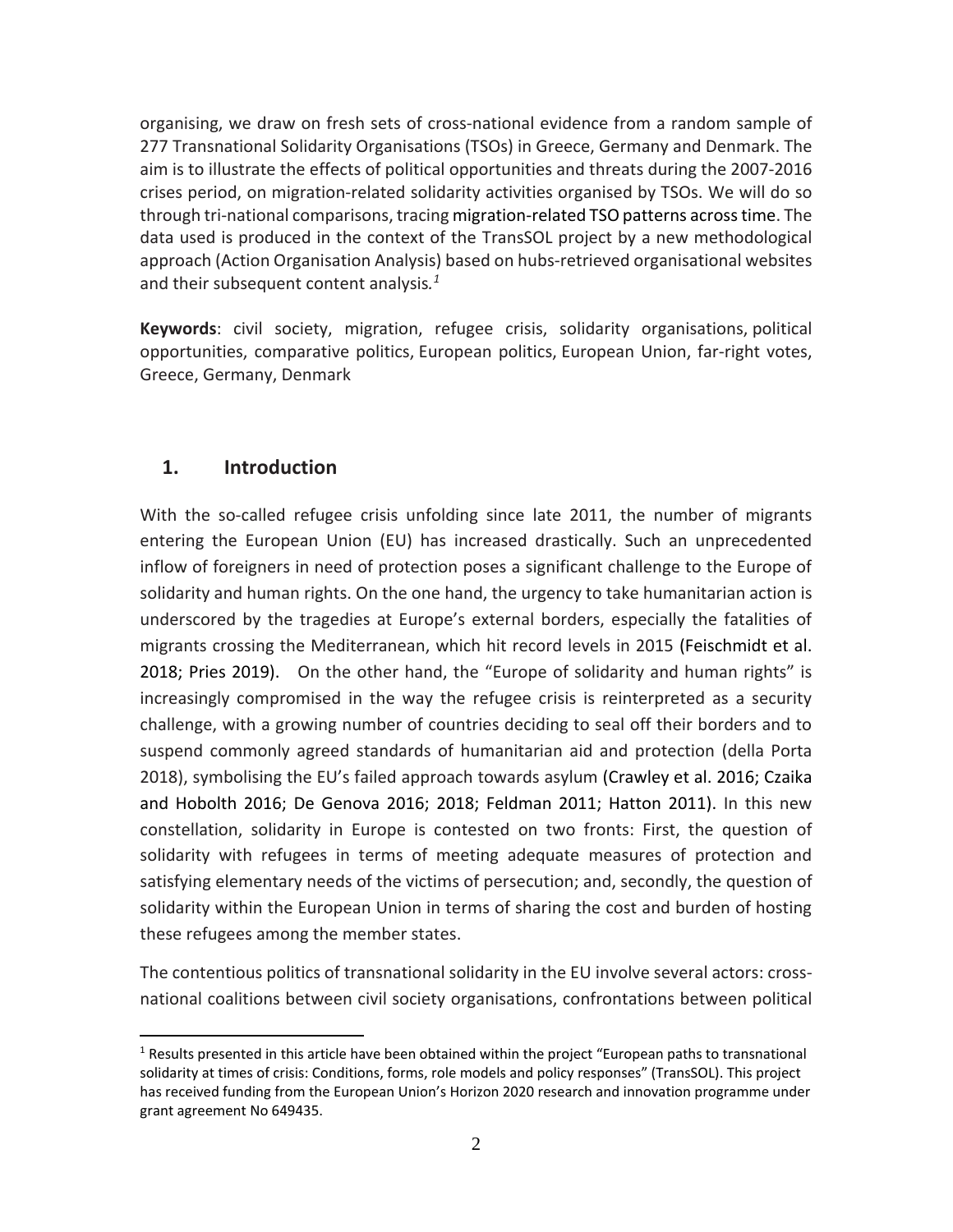parties from the left and right, intergovernmental conflicts, intra-institutional conflicts (e.g. between the European Parliament and the European Commission) and increasingly a nationalist backlash among the populations of Europe. One driving factor of these contestations is that the solidarity challenge in facing the 'refugee crisis' is taken up differently in transit countries in the south of Europe and destination countries in the north. Political parties and governments debate, for instance, whether the first arrival countries in the south should receive support from the EU facilitating transit of refugees to northern destinations, or whether these countries in the south (and east) of Europe should also play their part in providing reception services (in accordance with the Dublin Convention). Another driving factor of contestation are the different interpretations of national governments over their European and international obligations, and the choice of more liberal or restrictive approaches towards asylum. For example, whereas under SYRIZA's radical left government and Merkel's great coalition government, the inflow of refugees was often facilitated in Greece and Germany, it was considerably constrained under the right-wing government in Denmark.

In this article, we wish to understand how the so-called 'refugee crisis' has impacted civil society's transnational solidarity organising across Greece, Germany and Denmark, national contexts reflecting heightened tensions due to increased flows of refugees, but also differential solidarity experiences. Civil society is a key agent in the unfolding 'crisis', first, as a provider of first aid in the form of local solidarity action, secondly, as a defender of human rights in the application and making of national or European law and policies, and thirdly, as a promoter of transnational solidarity in international politics. In meeting the challenge of refugee solidarity, civil society actors and organisations need to find a balance between their social and political commitment on the one hand, and on the other hand, local and transnational commitment. They are sometimes primarily engaged in local solidarity action to provide social welfare and care and meet the basic needs of their beneficiaries. In providing services, they often rely on established schemes of cooperation with local and national government. Other times, they take political sides and engage in a struggle for social justice and rights, often in opposition to government. They 'think globally and act locally'[\(della Porta et al. 1999\)](#page-21-6), but they are often also actively engaged in transnational solidarity action, which can supplement, but sometimes also compromise their local action. New research using a more inclusive definition of transnational solidarity organisations shows that during the recent crises period, such solidarity is found more frequently at the local level (Kousis et al. 2020).

To account for this dynamic interplay of European-transnational and local solidarity contestation in Greece, Germany and Denmark, we locate Transnational Solidarity Organisations (TSOs) engaged in refugee/migrant solidarity in any of the three policy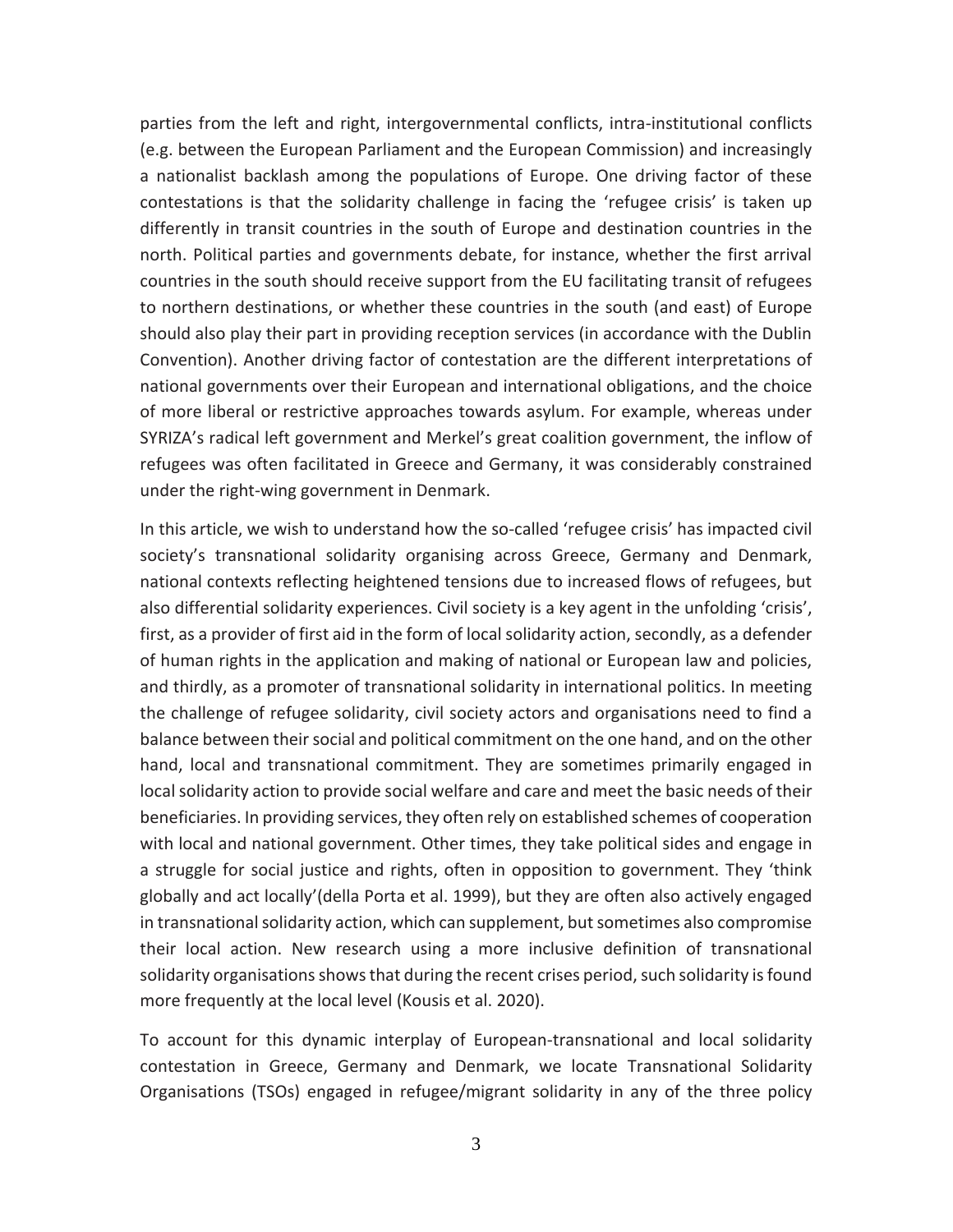fields: migration, disability and unemployment. What makes this study unique is its focus on transnational solidarity organisations in relation to opportunities and threats arising from the macro/national-context of legal frameworks, institutional settings and existing regimes of the EU and national governance. We thus consider the local space as a creative field for civil society innovations and actions with a potential to shape larger national, European and global policies. By moving from the local to the national and transnational, we take the opposite view that is taken in existing studies on transnational and European civil society, which commonly starts with an analysis of the institutional role of European- , often Brussels-based umbrella organisations and their participation in EU governance [\(Kohler-Koch 2010;](#page-22-2) [Liebert and Trenz 2010;](#page-23-1) [Ruzza 2004\)](#page-23-2). In the following, we first lay out our conceptual framework of bottom-up transnational solidarity mobilisation in relation to opportunities and threats provided by the macro-context of EU governance and 'crisis. We then explicate our innovative research design of Action-Organisation Analysis that proceeds through random sampling of transnational solidarity activism in different national contexts. In the empirical part, we collect evidence of the differentiated patterns of transnational civil society activism in our three countries, and explain the differences as well as the commonalities in the manifestations of refugee solidarity in relation to a set of standardised variables such as degrees of formalisation of civil society action, farright opposition, type of government and inflow of migrants/refugees. We conclude with a view on emerging transnational opportunity structures and threats for solidarity mobilisation.

#### **2. Organising Transnational Solidarity and Political Contexts**

In the wake of the so-called refugee crisis, solidarity has become a contentious issue in Europe. Comparative analysis has shown varying degrees of support for helping refugees across Europe and differentiated policy responses [\(Koos and Seibel 2019\)](#page-22-3). Country differences matter in the way populations express support towards refugees, and the degree to which governments and civil society are willing to provide assistance. At the same time, the European Union has been notoriously unable to agree on a common position regarding how to share the burden of refugee solidarity, and its focus on 'securitisation' has undermined the status of protection of refugees and their life chances in the EU [\(Lazaridis and Wadia 2015;](#page-23-3) [Trauner 2016\)](#page-23-4). Such a situation of drawbacks from human rights protection has not only increased insecurity among refugees, but has also put serious constraints on the ability of civil society support organisations to mobilise solidarity action. From the existing literature, we know that the capacities of refugee solidarity organisations to provide basic services of assistance for refugees has been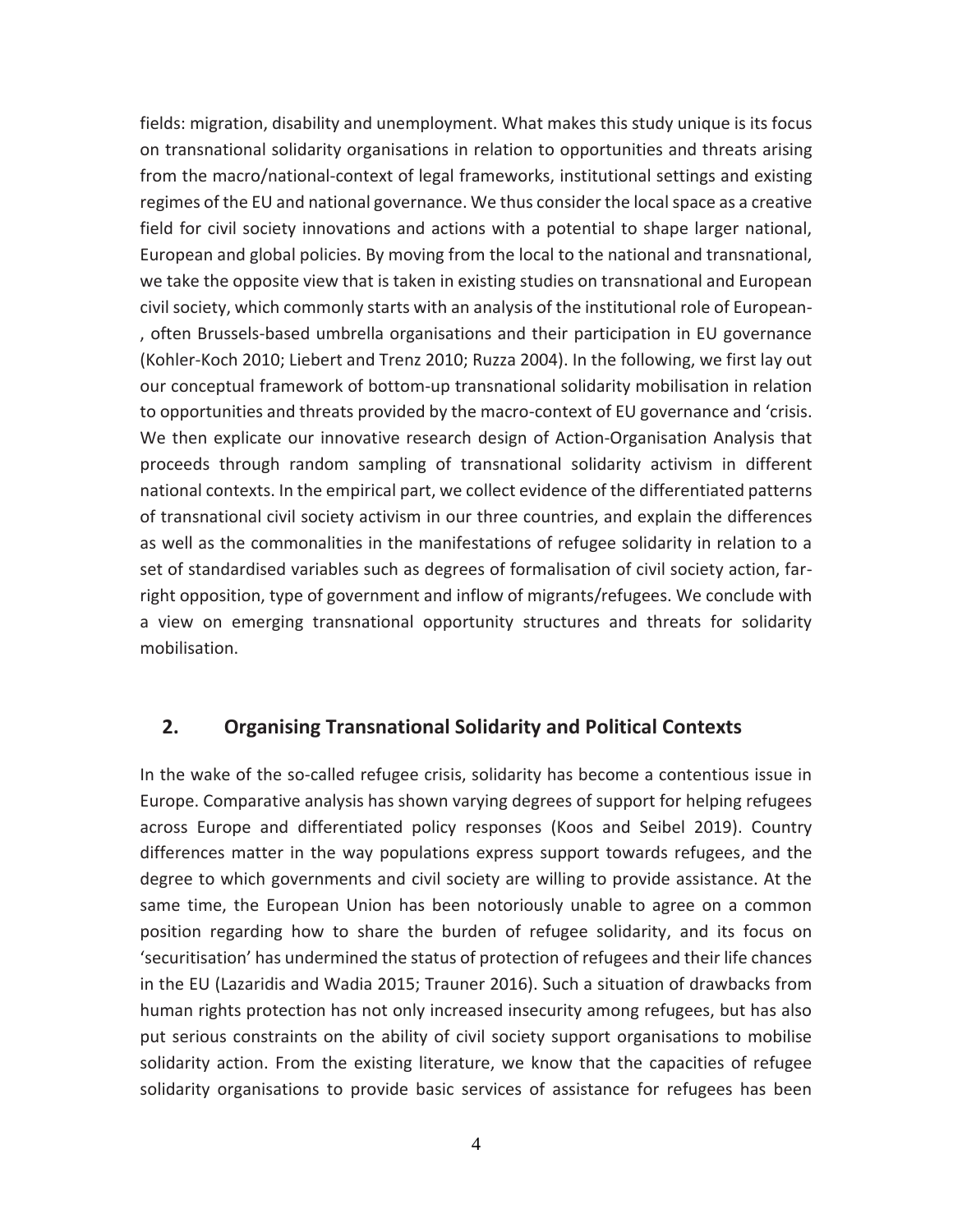compromised in many ways in recent years [\(Feischmidt et al. 2018;](#page-21-0) [Pries 2018\)](#page-23-5). All European countries have experienced cuts in welfare services, which is partly explained by the regimes of austerity imposed by the economic and financial crisis. As a consequence, the relationship between civil society and government has become more confrontational in many respects [\(Federico and Lahusen 2018;](#page-21-7) [Zavos et al. 2019\)](#page-24-0). In tandem with decreases in state support (Kousis et al.2020), there has been an increase in the demands and numbers of beneficiaries. To the extent that local civil society reacts to these real and perceived threats, we can talk of an increased likelihood of bottom-up 'politicisation' of refugee solidarity, which fundamentally recalibrates the interplay between social care and political mobilisation, and between local and transnational solidarity action.

If the field of civil society activism has become much more controversial, we need a research design to account for this dynamic interplay between the local and the transnational in refugee solidarity contestation. The existing literature on refugee solidarity is often case-specific, focusing on selected evidence from single countries (e.g. [\(Kaitatzi-Whitlock and Kenterelidou 2017;](#page-22-4) [Piłat and Potkańska 2017](#page-23-6); [Zanfrini et al. 2008\)](#page-24-1). The contentious politics of solidarity is, however, only partly understood when looking solely at one region, e.g. countries of first arrival or countries of final destination, but needs to be discussed from a transnational-European perspective.

To approach our tri-national comparison, we first highlight the organisational character of citizens solidarity initiatives for migrants and refugees. The (in-)formality of refugee/migration TSOs is an important feature reflecting national-historical contexts with more informal ties/less resources typically found in the south of Europe and more formalised/more resourced patterns of civil society organisation in the north (Eder and Kousis 2001). While in Greece, solidarity is often mobilised ad-hoc and in an informal way by collectivities at the local and even neighbourhood levels to support refugees who arrive, mainly with practical help (social support, basic needs, food), Denmark and Germany's efforts to provide assistance for refugees are not only backed by more powerful resources, but are also better coordinated both from below and above. Yet, research also shows that even though the formal volunteering sector in Greece is not as developed as those in Denmark and Germany, it has increased significantly during the last two decades (Kanellopoulos et al. 2020; Afouxenidis and Gardiki 2014; Sotiropoulos and Bourikos 2014).

Secondly*,* we underlie a political opportunity approach (Tilly and Tarrow 2007; Goldstone and Tilly 2001), which considers favourable and unfavourable conditions for transnational solidarity action as mobilised mostly from below by local civil society. By taking a bottomup perspective, we explain the emergence of transnational solidarity action from local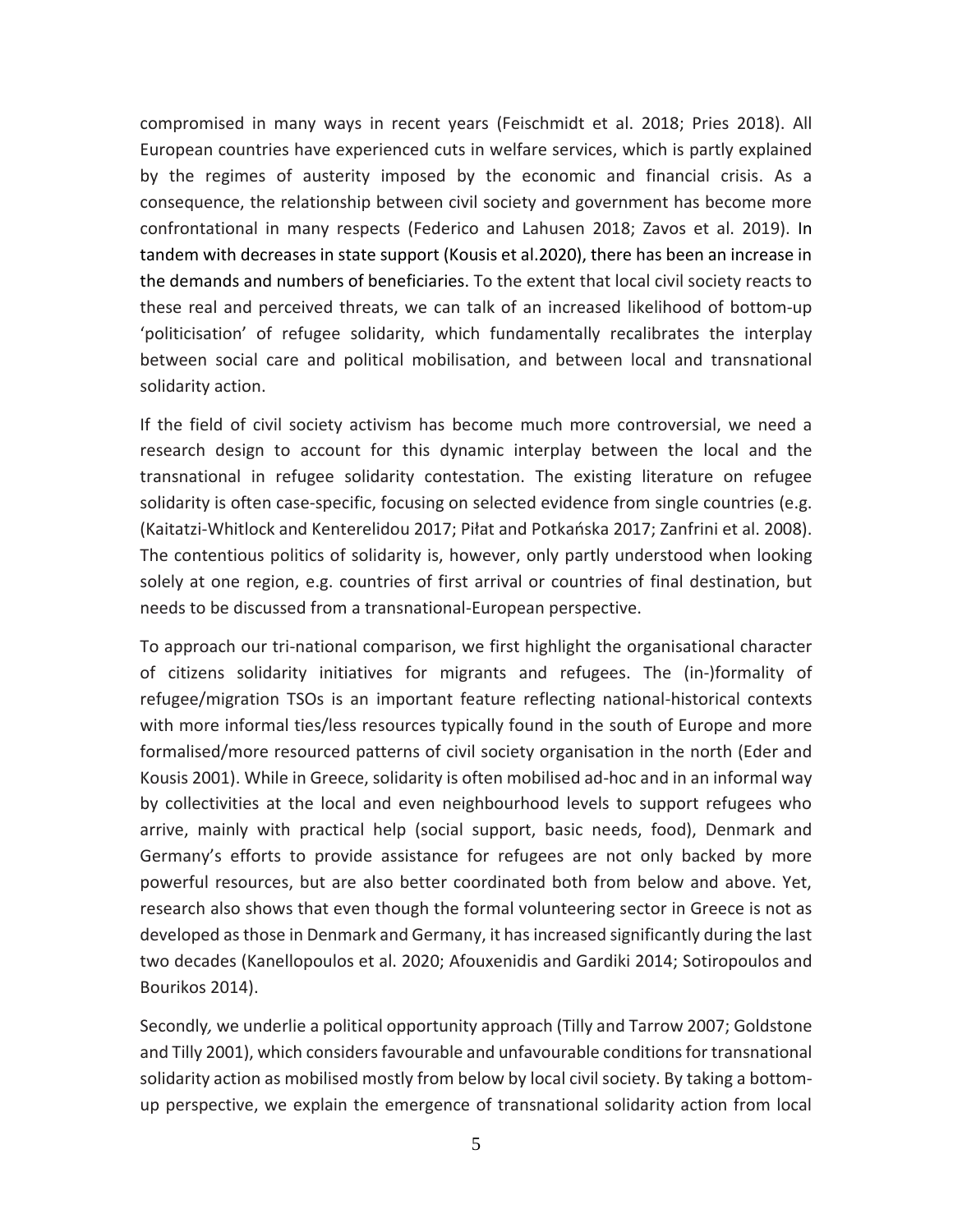and national civil society within the broader framework of the EU regime of asylum, and more specifically within the context of 'crisis' (Trenz et al. 2015) that set the conditions for differentiated responses, but also provide specific opportunities and threats for local solidarity action. By comparing Greece, Germany and Denmark, we are able to identify such differentiated responses in relation to the particular features of opportunities and threats in time and place, but also the interlinkages of these conditional factors in the EU framework of asylum.

Civil society is considered a key player in the mobilisation of solidarity, locally, nationally and transnationally. We refer to the classical liberal definition of civil society as comprising those activities that link citizens to the common good and help to develop virtues of democracy [\(de Tocqueville 1840\)](#page-21-8). In advanced capitalist democracies, there is an institutionalised and constitutionally guaranteed space for civil society as the 'third sector', comprising those non-profit associations that defend the notion of a common good, and justice beyond the partiality of interests (Cohen and Arato 1992; Habermas 1996). Civil society may be regarded as global, in the basic sense of maintaining a universal value orientation, which includes developing a shared understanding of the challenges of globalisation from below and engaging in solidarity action beyond national borders [\(Bartelson 2006;](#page-21-9) [Keane 2003;](#page-22-5) [Walzer 1998\)](#page-24-2). Yet, contemporary civil society may also be regarded as local, in terms of how it enacts this agenda of global justice, and establishes rules of conduct and practices of solidarity in local and national government (Herkenrath 2007). Important functions of civil society in national and international politics comprise their contributions to raising problem awareness and discourse of global justice: their engagement in concrete solidarity action such as providing services for people in need; their building of networks with other solidarity actors, nationally and transnationally; their impact on legislation and government [\(Arato 2011;](#page-21-10) [Liebert and Trenz 2010\)](#page-23-1).

Beyond this background, we ask two questions: 1) how is the refugee crisis situation experienced as a threat and translated by grassroots support groups into opportunities for solidarity action that involves wider groups of civil society; and 2) how are threats and opportunities structured differently in destination and transit countries, and what role do civil society organisations play in solidarity action respectively? The first question systematically investigates the formation of issue coalitions in a situation of crisis: How and under what conditions does a broader civil society coalition emerge focusing on the issue of humanitarian protection and supporting each other in action and mobilisation [\(Beamish and Luebbers 2009;](#page-21-11) [McCammon and Moon 2015\)](#page-23-7)? Following our political opportunity approach, we understand this issue-coalition as being dependent on several factors, such as the magnitude of the problem, the opponent - e.g. the strength of rightwing and xenophobic counter-mobilisation, the supportive and/or constraining role of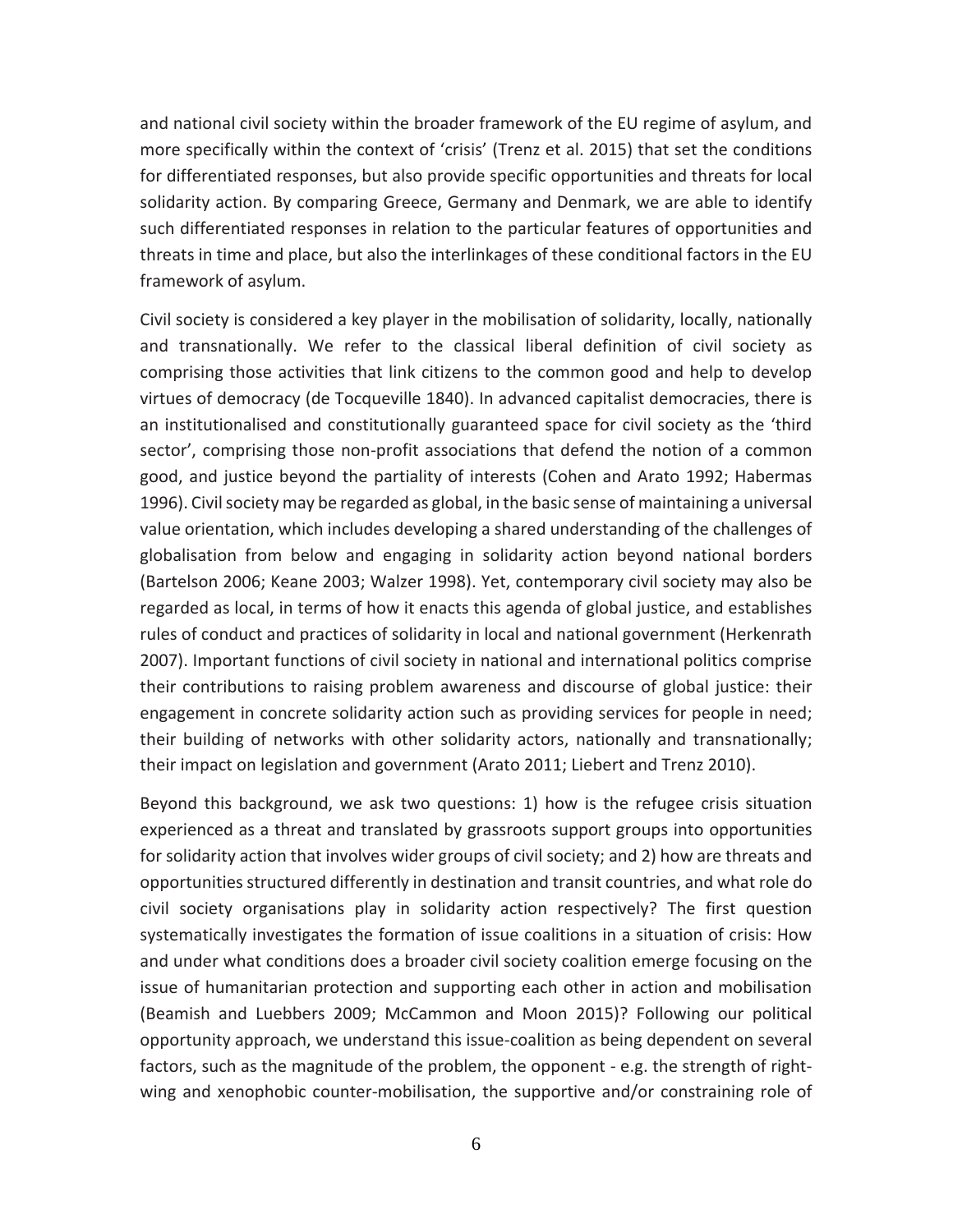government, or the impact of international networking, NGOs and transnational mobilisation. The second question controls for cross-country variation in the mobilisation of refugee support action, which allows us to investigate the conditions and manifestations of transnational solidarity.

### **3. Method and Data: Action Organisation Analysis & TSOs**

Our research design is unique in the way it approaches migrant and refugee solidarity organisations not through a purposive sample of a few key players who dominate the field, but through random sampling of the broader field of alternative civil society organisations. Relying on this new Action Organisation Analysis (AOA) approach, we aim to conduct a comprehensive and systematic study of the field of civil society activism [\(Giugni and Grasso 2018;](#page-22-6) Kousis et al. 2018a). The unit of analysis is the innovative transnational solidarity initiative/organisation (TSO), a specific formal or informal group of initiators/organisers who act in the public sphere through solidarity events with visible beneficiaries and claims on their economic and social wellbeing – including basic needs, health, and work – as depicted through the TSO website/online sources (project report TransSOL 2016; Kousis et al. 2018b). Innovative solidarity reflects responses to actual everyday social challenges, mostly via direct action, in times of crises and embracing online means to promote their cause<sup>2</sup>. According to our criteria of selection, organisations are 'transnational' in terms of at least one of the following categories: (a) organisers with at least one organiser from another country, or supranational agency, (b) actions synchronised or coordinated in at least one other country, (c) beneficiaries with at least one beneficiary group from another country, (d) participants/supporters with at least one participating or supporting group from another country, (e) partners/collaborating groups with at least one from another country, (f) sponsors, with at least one from another country or a supranational agency (e.g. European Regional Development Fund (ERDF), European, Social Fund (ESF)), (g) frames with cross-national reference/s, (h) volunteers with at least one volunteer group from another country and (i) spatial, at least across two countries (at the local, regional or national level/s). (project report 2016<sup>3</sup>; Kousis et al. 2020). Excluded from the random sample are organisations which were: (1) irrelevant to our three fields and devoted to other areas of work (e.g. elderly care, child care), (2) exclusively organised (or led) by the state, or the EU, or private corporations, (3) non-solidarity oriented, and (4) with a non-transnational, purely local/national orientation, i.e. without any of the nine transnational features (a)–(i) mentioned above.

<sup>2</sup> https://transsol.eu/project/work-packages/

<sup>3</sup> https://transsol.eu/files/2016/12/Integrated-Report-on-Reflective-Forms-of-Transnational-Solidarity.pdf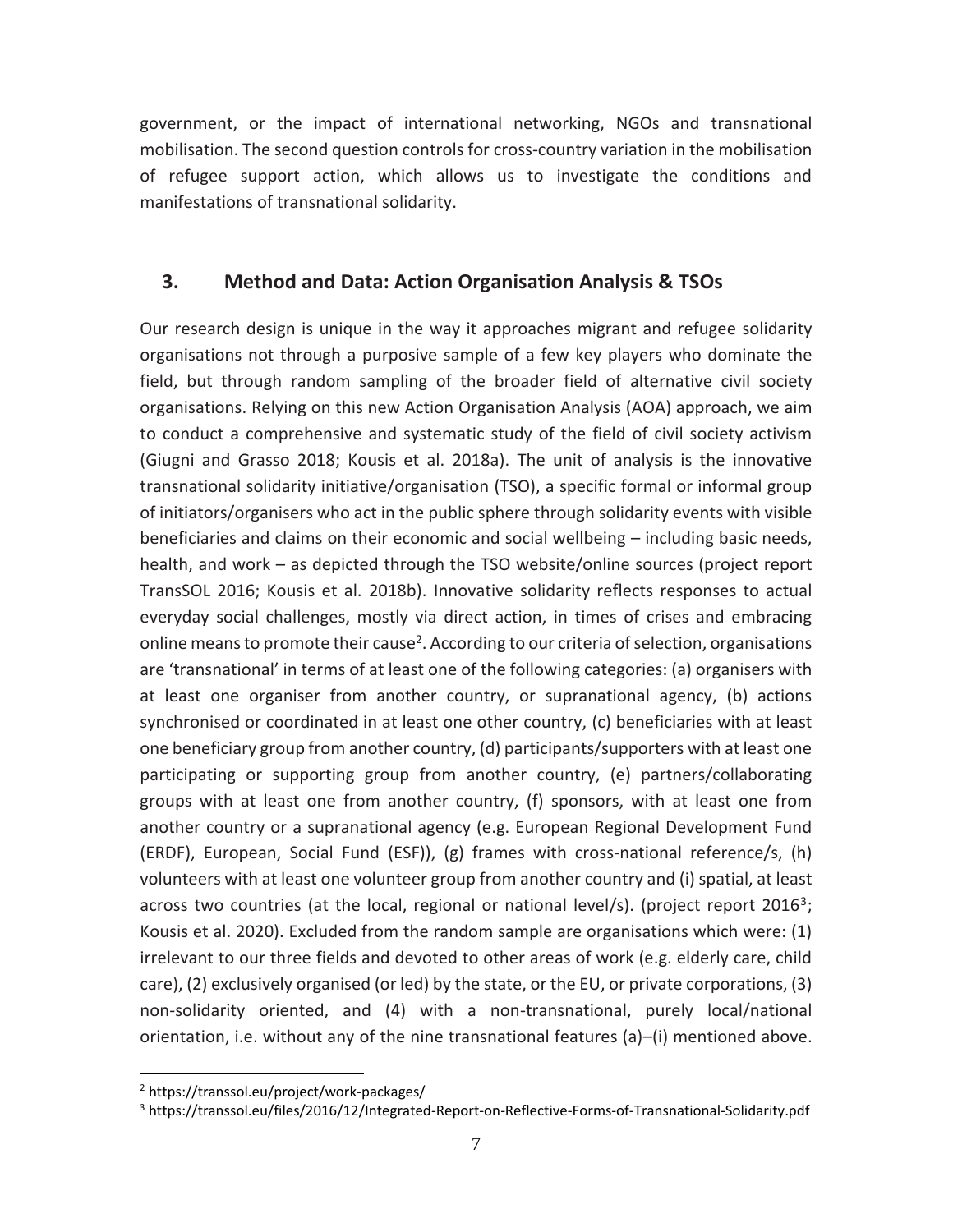The randomly selected TSOs are solidarity-oriented in terms of at least one of the following categories: (a) mutual-help, mobilising or collaborating for common interests (bottom-up, solidarity exchange within group), (b) support or assistance between groups, (c) help or offer of support to others, and (d) distribution of goods and services to others (top-down solidarity from above) (project report 2016; Kousis et al. 2018a).

The approximate population of TSOs in all three countries was produced through hubsretrieved organisational websites based on Google searches by each national team. The number of retrieved TSO websites for Denmark, Germany and Greece are 920, 8,491 and 5,346 respectively (Marketakis et al, UoC-Forth deliverable, 2016). This includes TSOs which engage in solidarity action in the three selected sectors of the project (migration/refugees, unemployment and disabilities). We then drew a random sample of 300 TSOs from this population per country (100 for each of the three fields) and the subsequent coding phase (Kousis et al. 2018a). For the purposes of this article, from the total of 900 TSOs for the three countries, we drew a second sub-sample of **277** migration/refugees related TSOs (TransSOL Project WPX Report, 2016). At the aggregate level, the majority of these TSOs conduct local level activities (GER 94.8%, GR 80.9%, DK 70.7%). The vast majority of TSOs have organisational structures within the national boarders (GER 91%, GR 83.1%, DK 90.2%), while a little over half (51%) belong to umbrella organisations at the national or subnational level.

Our comparative analysis proceeds, first, with a discussion of the creation of migration/refugees related TSOs (mTSOs) over time and their degree of formalisation in each country. We will use this as an indicator of opportunities, i.e. different forms and degrees of civil society solidarity engagement with refugees in times of crisis and economic recession. To establish how such opportunities are related to perceived threats, we explain, secondly, the creation of TSOs over time in relation to a number of control variables:

a) The evolution of the far-right vote in the elections for the European Parliament in the three countries since 1989;

b) The political orientation of the governmental party or coalition. While centre-left governments can be considered as a window of opportunity for the mobilisation of progressive social movements and will, expectedly, lead to an increase in TSO creation, we discuss centre-right governments as threats that are likely to lead to a decrease in the ratio of TSO creation;

c) The actual numbers of asylum seekers and registered immigrants per year in each of the three countries.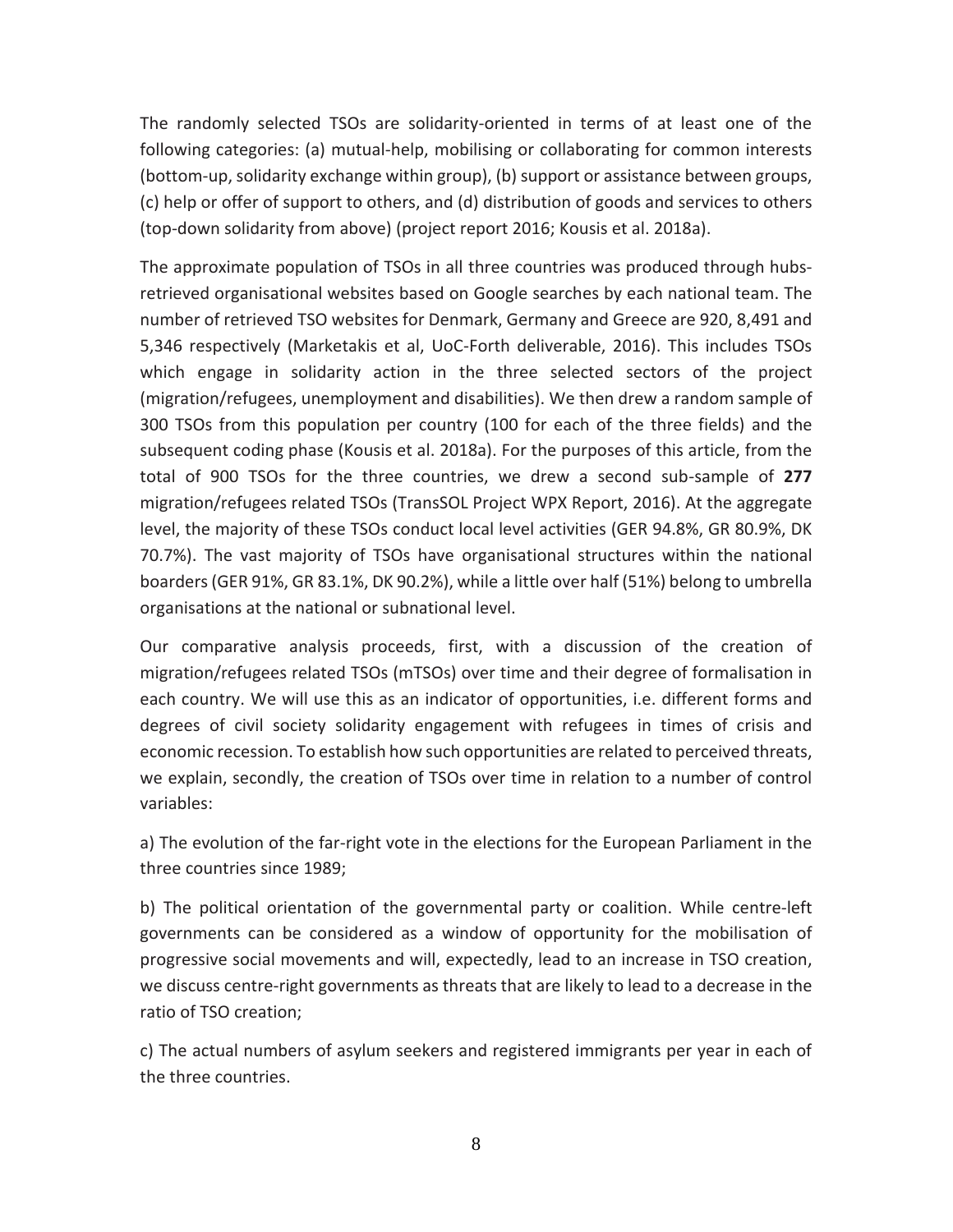#### **4. Analysis**

## **4.1. Between formalisation and grassroots activism: organising for transnational solidarity towards refugees/migrants across countries and time**

Through our AOA, we can partly replicate existing knowledge of a north-south divide (Eder and Kousis 2001) in degrees of formalisation of TSO, which explains potential and limitations of solidarity action towards refugees in different country contexts. Yet our comparative, tri-national perspective also offers new insights into timing that explain rapid shifts and differentiated responses in the mobilisation of refugee solidarity and establish conditions for the emergence of informal, bottom-up mobilisation of transnational solidarity.

Figure 1 shows differences in degrees of formalisation, which is still mirroring the traditional North-South divide between a more informally/less resourced organised civil society sector in Greece and more formalised/more resourced organisational patterns of the civil society sector in Denmark and Germany. Formal, often membership-based organisations with stable staff and long-term-funding are at the base of transnational solidarity action in Germany and Denmark, whereas informal, often ad-hoc and bottomup initiatives carry the main burden of transnational solidarity action in Greece. In both Denmark and Germany, TSOs are formalised within existing welfare state arrangements, which foresee basic services such as accommodation and food supply in reception centres, and basic health care and benefits for incoming refugees. TSOs typically collaborate with local authorities to provide welfare services. In Greece, state-civil society relationship are much more confrontational, and informal citizens/grassroots solidarity initiatives often mix transnational solidarity action with political activism to raise awareness of the rise of Golden Dawn and the fascist threat (Kanellopoulos et al. 2020). It should however be noted that the explanatory force of in/formality of TSOs is limited, since degrees of formalisation do not necessarily explain different degrees of engagement of the population in volunteering activities. In both Germany and Denmark, an ethos of volunteering exists with a rich landscape of non-profit associations and charities engaging local citizens in activities such as giving legal advice to asylum applicants, providing translation services, language tutorials, support of labour market integration, or assisting with measures for social integration. In contrast to Greece where volunteering primarily takes place as a *substitute* to state aid and remains informal and locally dispersed, volunteering in Denmark and Germany is rather *supplementary* to state action and as such is formalised, professionalised and also rewarded with state incentives such as tax deductions on donations for donors and membership fees. Formalisation thus creates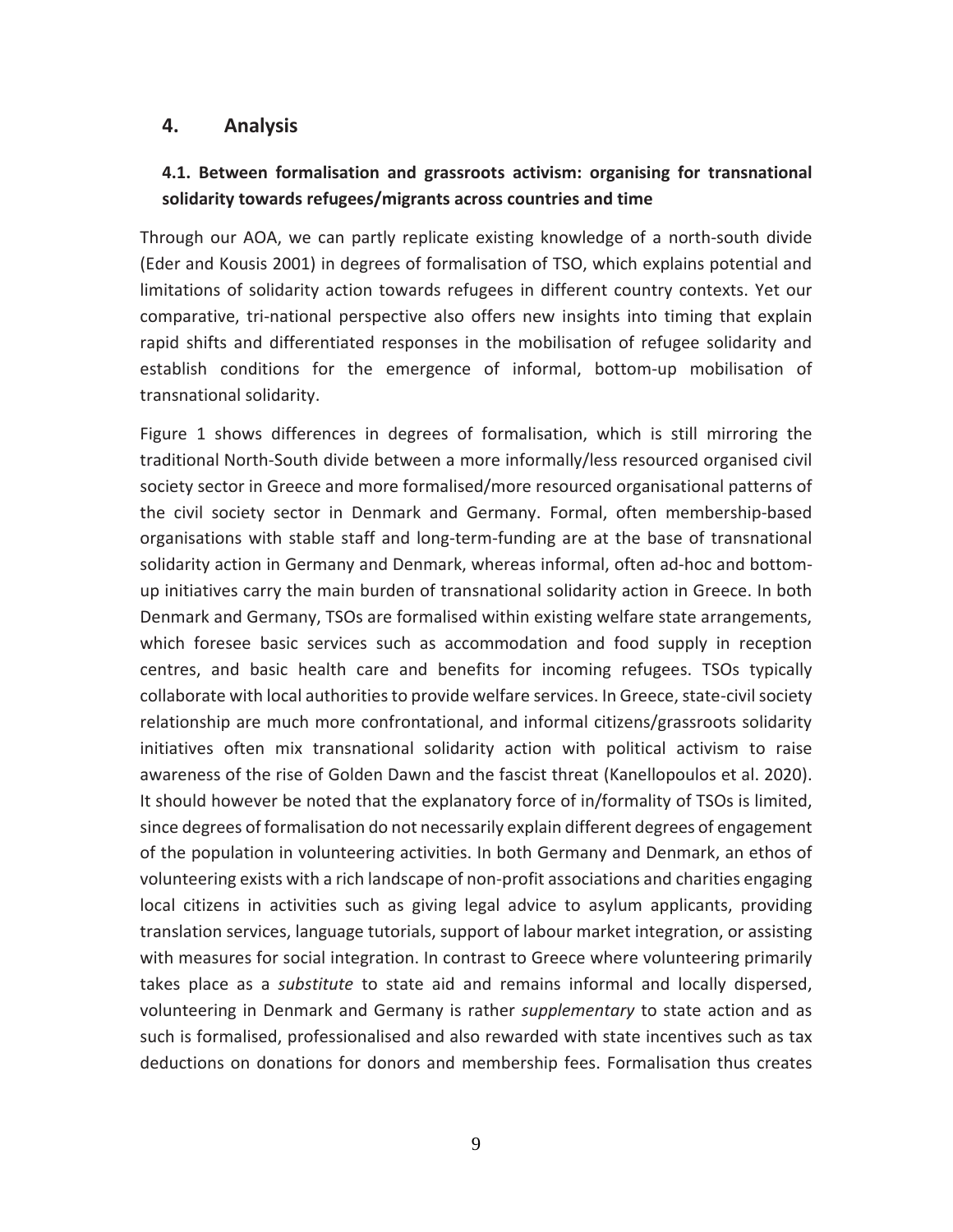opportunities, especially for smaller grassroots organisations to gain legal status in order to continue and extent their solidarity work.



In order to better understand threats and opportunities to transnational solidarity action in the current context of crisis, we need to analyse the emergence of TSOs over time. Figure 2 shows that the traditional North-South divide in degrees of formalisation of TSOs has indeed been shattered by the shock of the post 2010 crises, leading to an exponential growth in informal solidarity action in Greece, but, unexpectedly, to even higher degrees in Germany. The spread of informal TSOs in Germany during the 2010s outside the structures of formalised aid provided by the welfare state points to an important shift in opportunity structure. A new grassroots mobilisation of refugee solidarity in Germany can be understood as a response to the practical needs of many refugees who arrived in larger numbers than established welfare structures could handle. The precariousness of refugees together with the increasing restrictiveness of formal aid provided by the welfare state explain the shift from formal to informal TSOs in Germany. In Denmark, however, traditional patterns of formalised welfare remained largely intact; the country stands out for its almost complete absence of informal grassroots mobilisation during the years of crisis.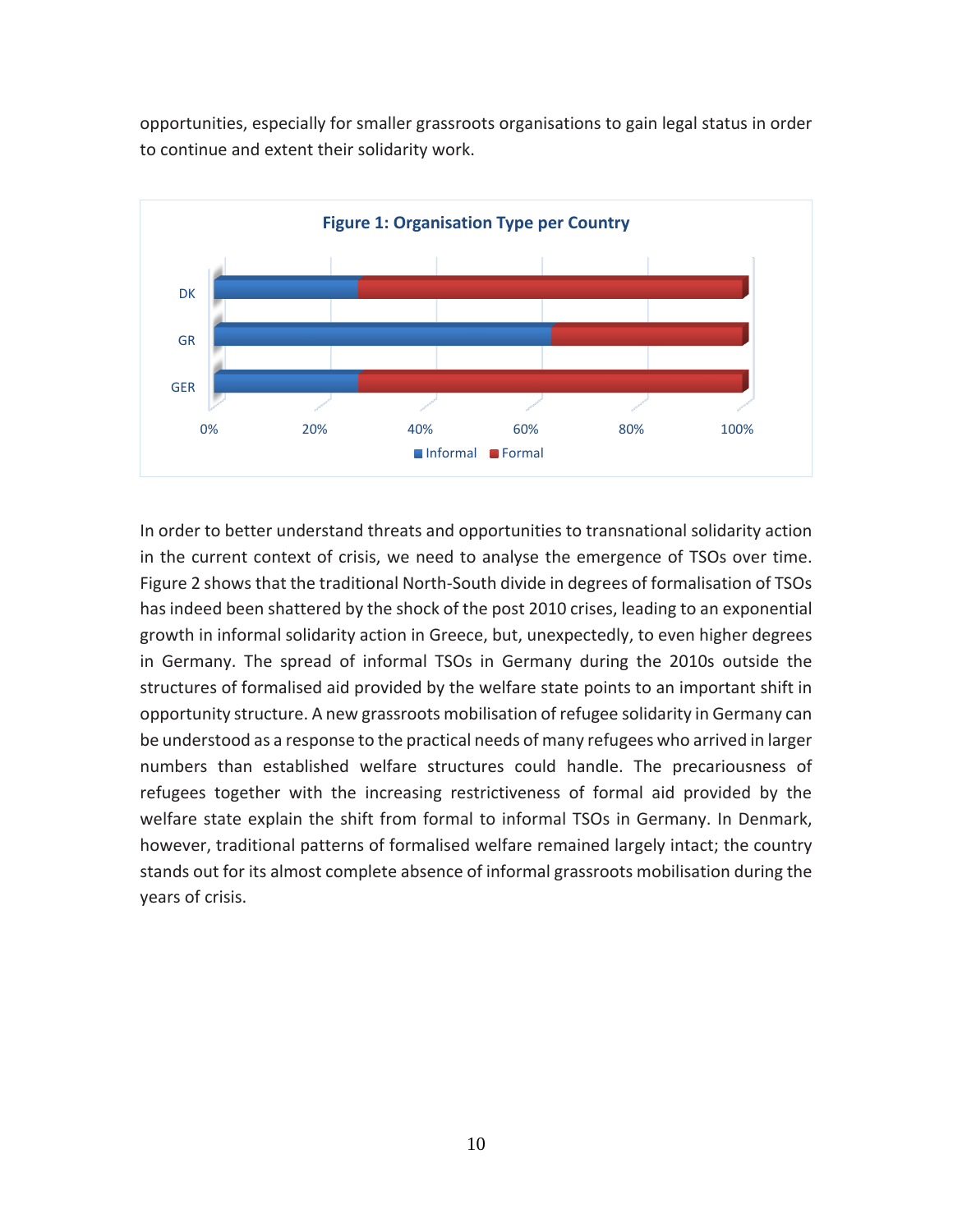

Figure 3 allows for a more nuanced picture of the different timing of the emergence of refugee/migrant TSOs. The stability of Denmark's civil society over time, with more than 10% of TSOs being active for a 100+ years, is evident. The increase in the number of migration and asylum applicants since the early seventies led to a slight increase in TSO activism, and by 2010, most TSOs active today had been established. In Germany and Greece, however, refugee and migration TSOs show an exponential growth after 1989 in Germany, and after 1993 in Greece in response to the inflow of migrants and refugees from former Communist countries, and especially after 2013 in response to the so-called 'refugee crisis'

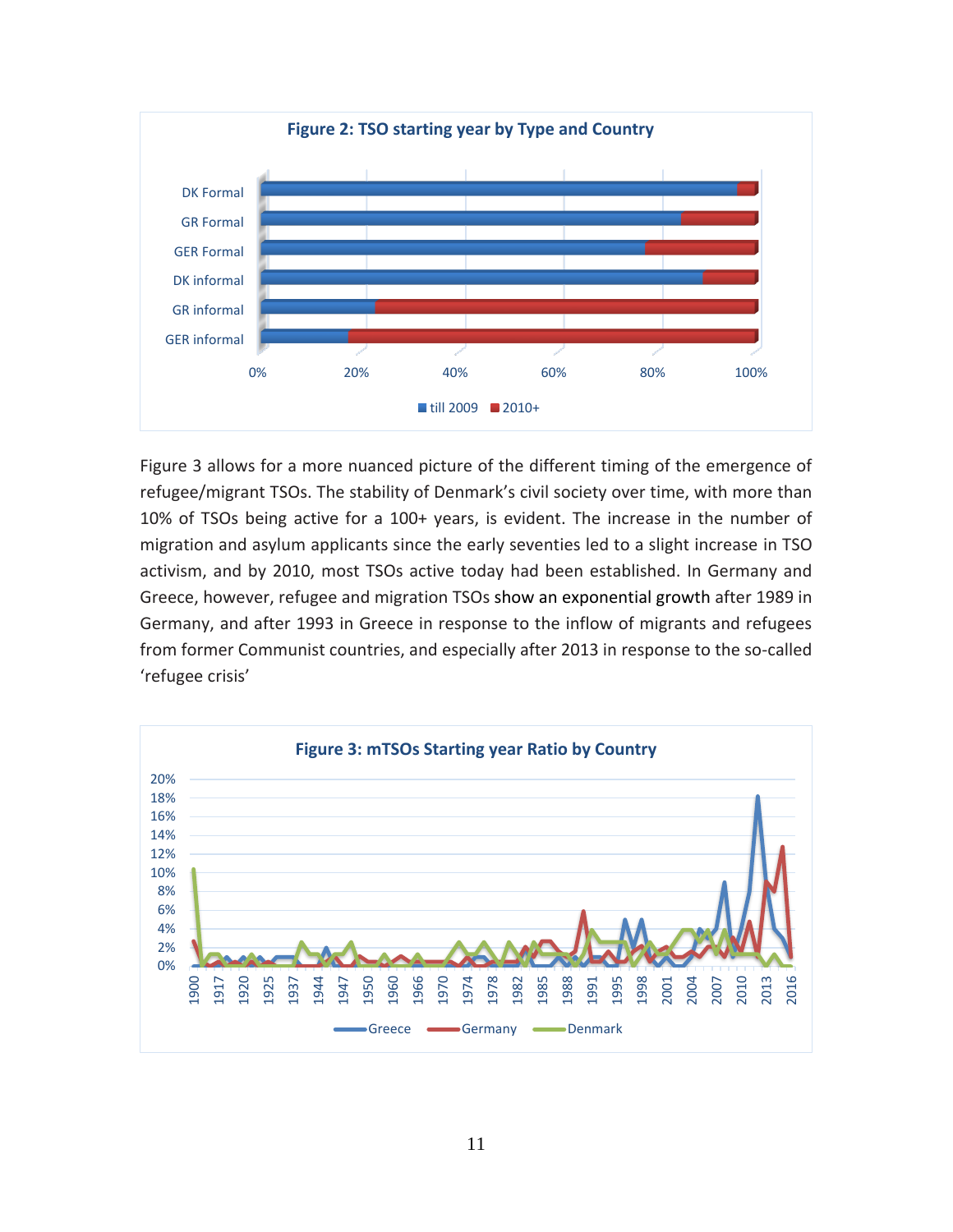Figures 4, 5 and 6 once again confirm the shift from formal to informal TSOs in Germany and Greece, which is clearly related to the massive inflow of refugees since 2013 in both countries. In Greece, informal TSOs were also dominant before 2008, while in Germany, this is a new pattern with a sharp increase in new informal TSOs documented between 2013 and 2015. During the recent refugee crisis, German TSOs also increasingly played a substitutive function, with solidarity mobilised spontaneously and volunteers providing basic help in the reception centres and thus relieving state and welfare organisations of their duties. In Denmark, however, informal TSOs only emerged in the early seventies in the wake of new social movements and since then, we observe an interplay between formal and informal types of organisation, which supplement each other in the provision of services for migrants and refugees. Volunteering by Danish citizens in the form of providing basic help for incoming refugees still remains substantial, but is embedded within the formal structures of state aid and welfare.



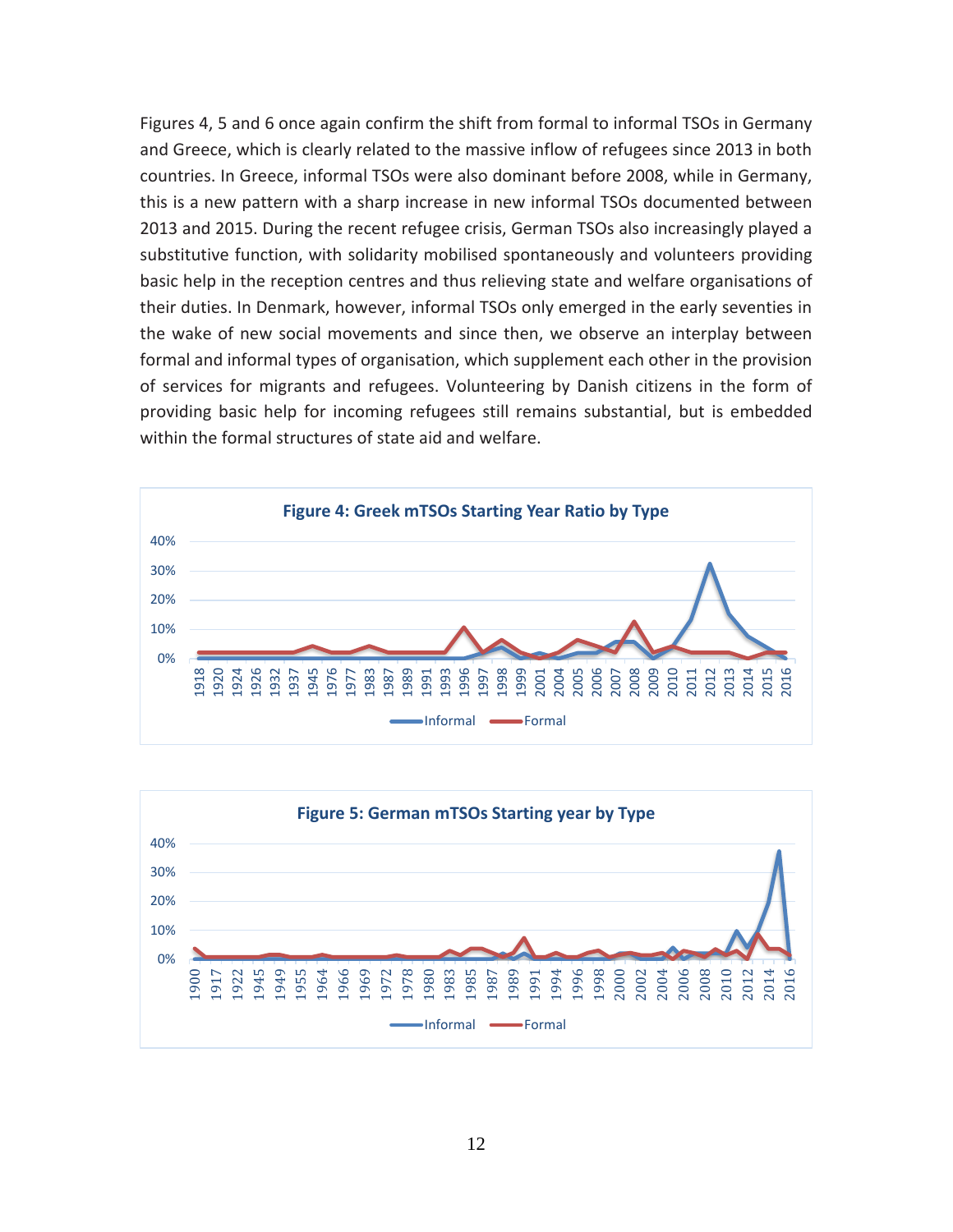

#### **4.2 Comparing political contexts, migration flows, far right votes and TSO creation**

In the previous section, we could identify differentiated patterns of responses in the way transnational solidarity became mobilised in the context of the so-called refugee crisis. In the following, we broaden this picture by looking at a number of explanatory variables to account for this variation in the mobilisation of transnational refugee solidarity. We assume that TSOs in a specific country context are dependent on the following factors: the development of far-right votes, political orientation of government and the number of asylum applications and immigrants across time.

In the Greek case, attitudes towards migration throughout most of the  $20<sup>th</sup>$  century were shaped by the experiences of many Greeks who emigrated to Western Europe and the US. Greece only ceased to be a country that "exported" immigrants in the 1970s after the fall of the dictatorship and the transition to democracy. Increasing numbers of migrants were attracted after the fall of the "Iron Curtain", the opening of the border of its impoverished northern neighbours, Albania and Bulgaria, and the Yugoslavian wars in the 1990s. Another increase in the number of incoming migrants occurred during the economic boom after Greece joined the Eurozone in the 2000s. As can be seen in Table 1, numbers of asylum applicants and immigrants remained relatively stable over the years, with high numbers in the early nineties and again in 2015 and 2016. Xenophobia and racism increased with the rise in the number of immigrants but never became a salient topic in Greek politics as newly arriving immigrants from neighbouring countries were perceived as temporary, and the Greek 'ethos of hospitality and solidarity' still prevailed (Swarts and Karakatsanis 2013; Kiprianos et al. 2003). The Greek state also saw immigrants as valuable contributors to the growth of the national economy, but did not plan and implement a coherent integration policy (Triandafyllidou 2009; Triandafyllidou and Ambrosini 2011).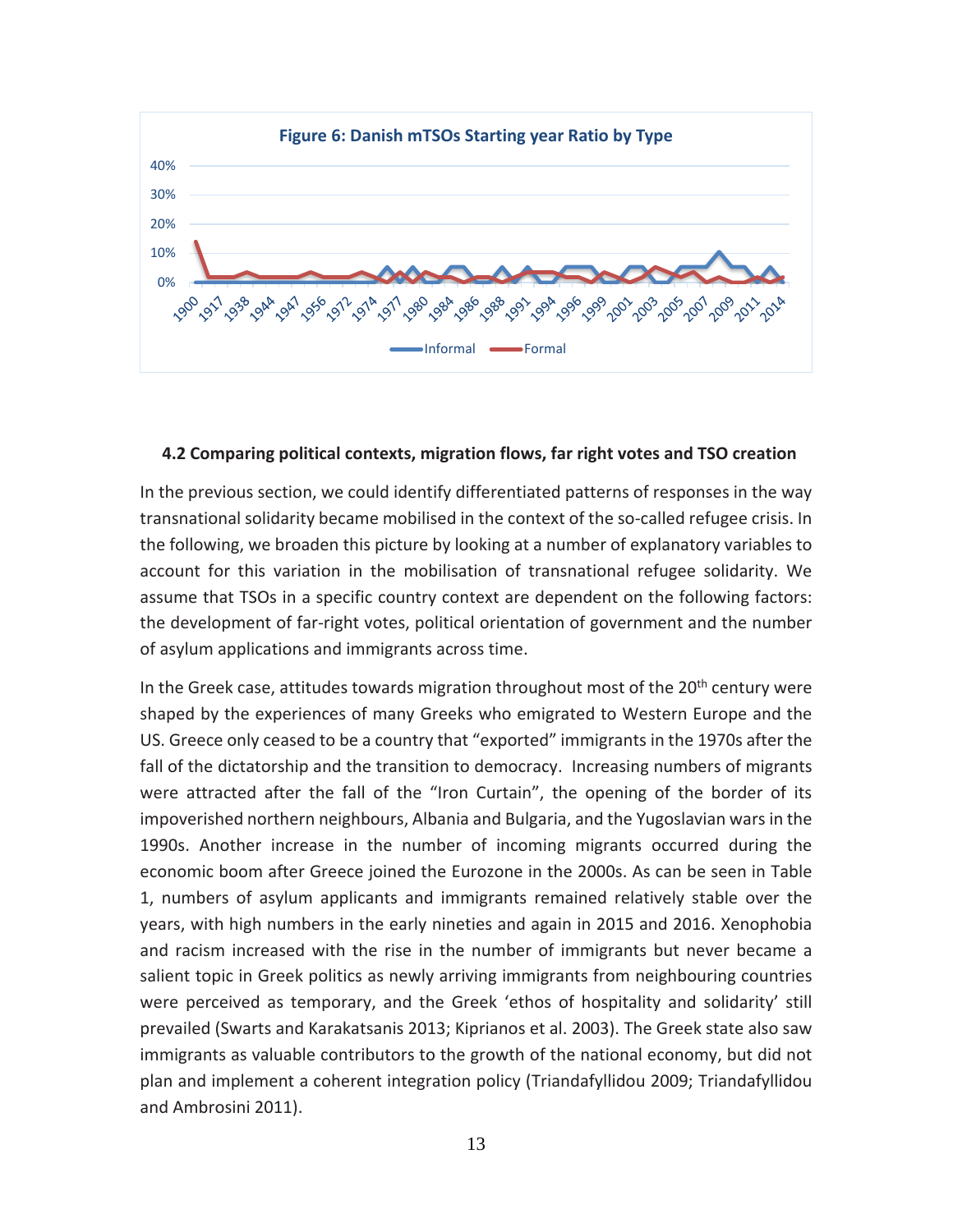This attitude of 'laissez-faire' was shattered in 2007 when LAOS (a far-right party with a clear anti-immigration agenda) entered Parliament. After the 2009 elections, the centreleft PASOK government under George Papandreou subsequently passed legislation giving citizen status to the children of immigrants born and raised in Greece. PASOK's term in office in 2009 coincided, however, with the sovereign debt crisis and the later Troika bailout packages and forced austerity measures. After a series of mass protests, Papandreou's government resigned in 2011 to be replaced by a caretaker government comprised of PASOK, centre-right Neo Demokratia (ND) and the far-right LAOS (Kanellopoulos and Kousis 2018). In 2012 elections, leftist party SYRIZA, with an openly pro-immigrant agenda, became the main oppositional party, but the political agenda on immigration issues had moved to the right. The openly xenophobic neo-nazi political party, Golden Dawn, entered parliament for the first time and ND, under the leadership of Antonis Samaras, formed a coalition government with the remnants of PASOK and DIMAR (a right-wing split off from SYRIZA). Samaras' government followed a "law and order" agenda and abolished Papandreou's pro-immigration legislation. In 2015, SYRIZA formed a government with ANEL (a far-right anti-Troika split of ND) with the promise to end austerity policies. Immigration issues were not prioritised, neither did the new government insist on harsh policies of border control, but instead facilitated the transit of incoming civil war refugees from Syria to central and western European countries.

As we can see in Figure 7, there is a clear correlation between the number of TSOs created after 2004 and the increase in far-right votes, even though numbers of incoming asylum applicants and migrants were not on the rise during those years (Table 1). Both the rates of TSO creation and far-right votes peaked in 2012-2014, thus before the unfolding of the so-called 'refugee crisis'. TSO creation may thus be seen as a response to the rise of Golden Dawn, which was met by the bottom-up mobilisation of numerous newly emerging informal antiracist and antifascist groups (Kostopoulos and Kanellopoulos 2018). There is instead no correlation between the type of government and the ratio of TSO creation (see Table 1). The political orientation of the government does not seem to offer any significant favourable opportunity for the mobilisation of solidarity groups. Despite the exponential rise in numbers of incoming refugees in 2015-2016, the field of TSOs did not increase in size, but existing TSOs which were formed in previous years in response to right-wing extremism redefined their agenda and became engaged in refugee solidarity.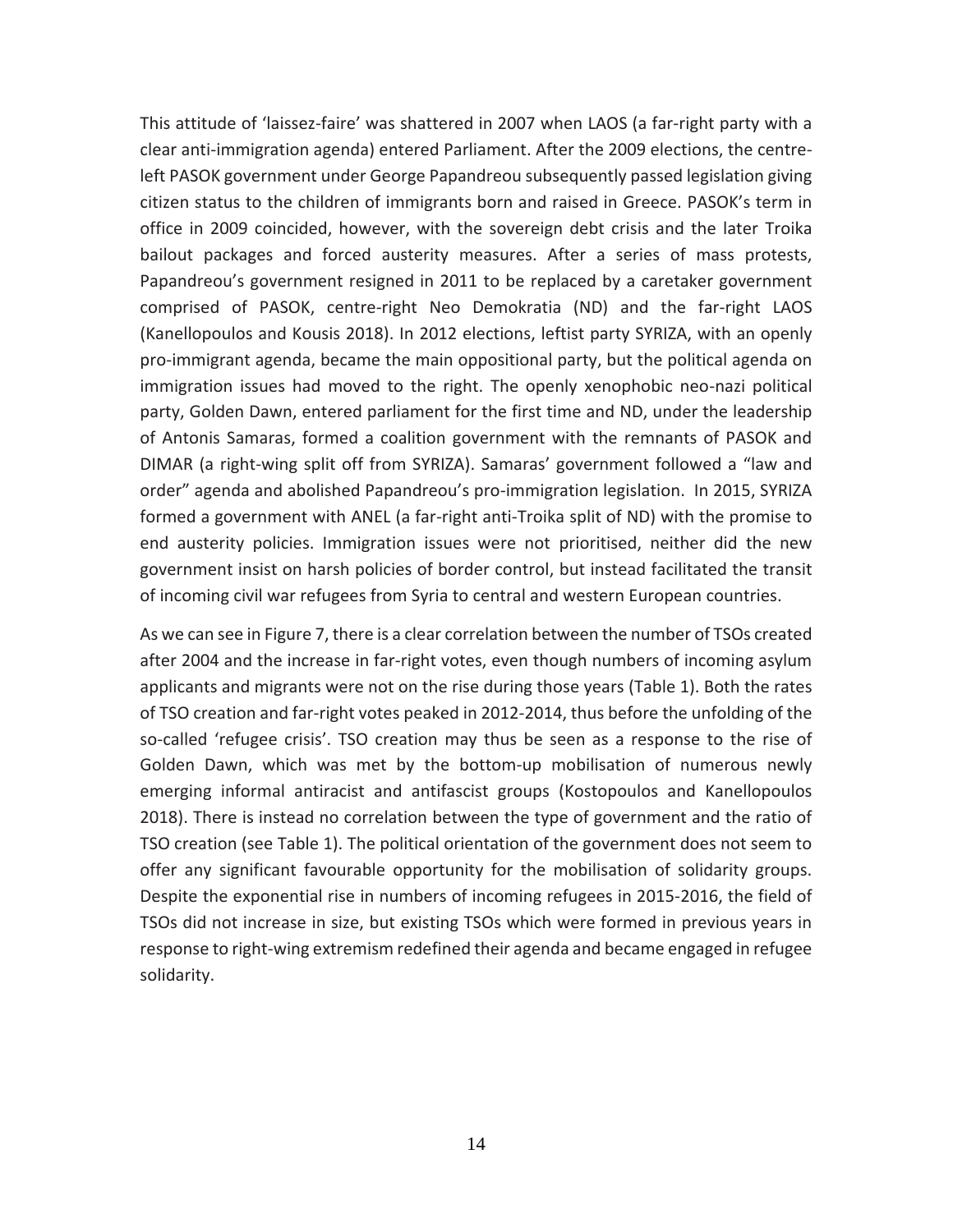| Period and Type of<br>Government | Average number of<br>asylum seekers per<br>year | Average number of<br>immigrants per year | Average number<br>of new mTSOs per<br>year |
|----------------------------------|-------------------------------------------------|------------------------------------------|--------------------------------------------|
| 1989-1992 Centre Right           | 3,853                                           | 131,156                                  | 1.00                                       |
| 1993-2003 Centre Left            | 3,288                                           | 94,696                                   | 1.45                                       |
| 2004-2008 Centre Right           | 14,157                                          | 66,145                                   | 4.20                                       |
| 2009-2011 Centre Left            | 11,837                                          | 59,721                                   | 4.33                                       |
| 2012-2014 Coalition              | 9,077                                           | 58,386                                   | 10.33                                      |
| 2015-2016 Coalition              | 32,158                                          | 90,657                                   | 2.50                                       |

**Table 1: Migration flows in Greece 1989-2016**



In the German case, the post-war Federal Republic of Germany opted for an open and liberal approach towards asylum. In the Cold War period, the country had taken in large numbers of refugees, both ethnic Germans from Eastern Europe but also various groups of people escaping from war and persecution in other parts of the world. In 1993, the liberal constitutional asylum guarantee was changed leading to a substantial drop in the number of asylum seekers, which only recently rose again to levels similar to and even higher than those of the early nineties [\(Bosswick 2000;](#page-21-12)) see Table 1). In 2015 alone, it is estimated that the country welcomed about 1,000,000 migrants of whom 476,000 applied for asylum. This corresponds to a share of 35% of the total number of asylum applications in the European Union. This unprecedented influx of refugees was made possible by the government's August 24, 2015 decision to suspend the Dublin procedures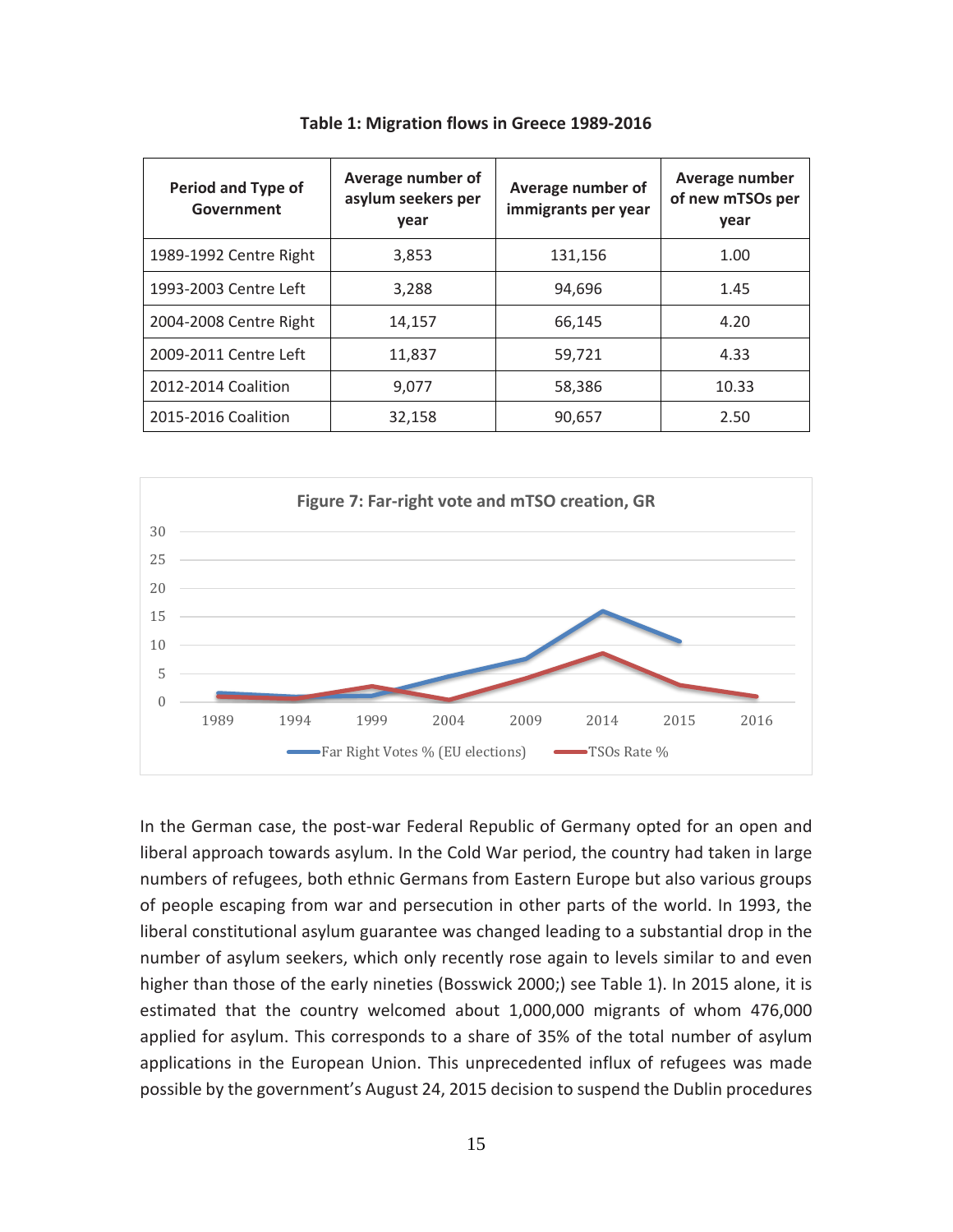and open the gates for refugees who travelled the Balkan route via Greece and Hungary [\(Ostrand 2015\)](#page-23-8).

Unlike Greece, the German system of reception is highly formalised, providing basic welfare services and accommodation to all registered asylum seekers. Asylum procedures are coordinated by the Federal Agency for Migration and Refugees, but responsibilities for accommodating asylum seekers lie with the municipalities. The Federal Agency distributes asylum seekers equally throughout the country. After being allocated to one of the local reception centres, their freedom of movement is restricted and they are not allowed to take any jobs during their first three months of stay in Germany. Only accepted refugees have full access to social welfare, education and housing, the right (and actually the duty) to learn the host-country's language and hence the opportunity to proper labour market integration.

This formalised system of reception is set up to accommodate high numbers of people. It is decentralised with responsibilities shared between the regional governments and the municipalities. Numerous forms of assistance are provided by formally organised welfare organisations, among them the Churches, local associations and more political organisations defending a liberal interpretation of the right to asylum (such as *Pro Asyl*). With increasing restrictions of state welfare services, the support provided by these associations has become more substantial, especially with regard to social protection, education or fighting against detention and/or deportation.

As in Greece, the political orientation of the government does not seem to affect the ratio of TSO creation over time (see Table 2). Until 2013, the ratio of TSO creation was the same under centre-left and centre-right governmental coalitions. It was only after 2013, at the wake of the refugee crisis, that we observe an impressive increase in TSO activism. In the past, German governments of both centre-left and centre-right have been perceived as threats to transnational solidarity with their insistence on harsher border controls and asylum legislation. In the EU context, however, German governments also offered opportunities for TSOs, and repeatedly stepped forward as a strong defender of European solidarity, partly out of self-interest when calling for more equal burden sharing among the member states. During the so-called refugee crisis, Merkel famously initiated the 'welcoming culture' and accommodated unprecedentedly high numbers of refugees, yet after the first initial months, shifted emphasis in November 2015 in an attempt to close the Balkan routes. For the same reason, the German government was a prominent defender of the EU-Turkish deal that sought to limit and control new arrivals on EU territory. At the same time, solidarity was outsourced in the form of financial aid for assistance in countries of first arrival. This new strategy was backed by the operations of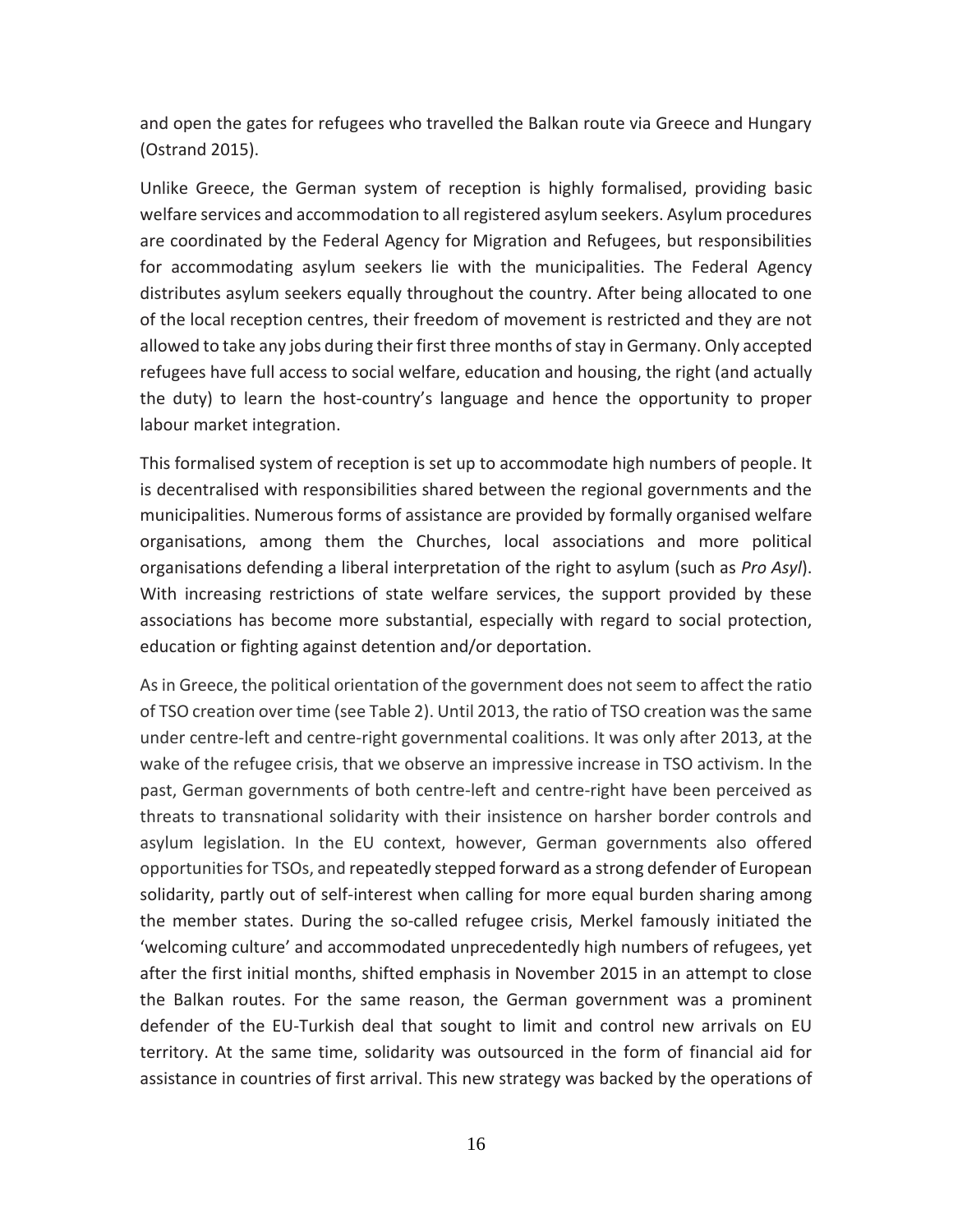German humanitarian associations who received funding from both the government and the EU for providing services in Greece and Turkey.

The decision of the Merkel government to open the borders for refugees has been strongly contested domestically. The initial 'welcoming culture' during the late summer and early autumn of 2015 mobilised hundreds of thousands of Germans in solidarity with the refugees, many of them providing first assistance to newly arriving migrants. This is clearly visible in our data with the average number of TSOs rising exponentially in the years of 2013-2016 (Table 2). Well before the end of the year, however, resistance against the open border policy began to grow within the governmental coalition, and over the New Year public opinion changed rapidly after the alleged sexual assaults on German women by immigrant men in Cologne. Since then, support for extreme right-wing antiimmigration groups such as Pegida (Patriotic Europeans Against the Islamisation of the Occident) and Alternative für Deutschland (AfD) has gained momentum. As shown in Figure 8, the increase in the number of far-right votes as an indicator of rising xenophobia, is directly related, as it was in Greece, with TSO creation. Many TSOs thus emerged before the massive inflow of refugees took place in 2015 (see Table 2). Transnational solidarity mobilisation was therefore not simply triggered by the humanitarian emergency situation of late summer, 2015, but by long-term political concerns with racism and xenophobia.

| <b>Period and Type of</b><br>Government | Average number of<br>asylum seekers per<br>year | Average number of<br>immigrants per year | Average number of<br>new mTSOs per<br>year |
|-----------------------------------------|-------------------------------------------------|------------------------------------------|--------------------------------------------|
| 1989-1997 CentreRight                   | 191,120                                         | 1,151,720                                | 3.00                                       |
| 1998-2004 Centre Left                   | 73,938                                          | 826,935                                  | 2.71                                       |
| 2005-2008 Coalition                     | 23,989                                          | 683,030                                  | 3.00                                       |
| 2009-2012 Centre Right                  | 53,026                                          | 457,967                                  | 5.00                                       |
| 2013-2016 Coalition                     | 387,754                                         | 1,037,827                                | 14.50                                      |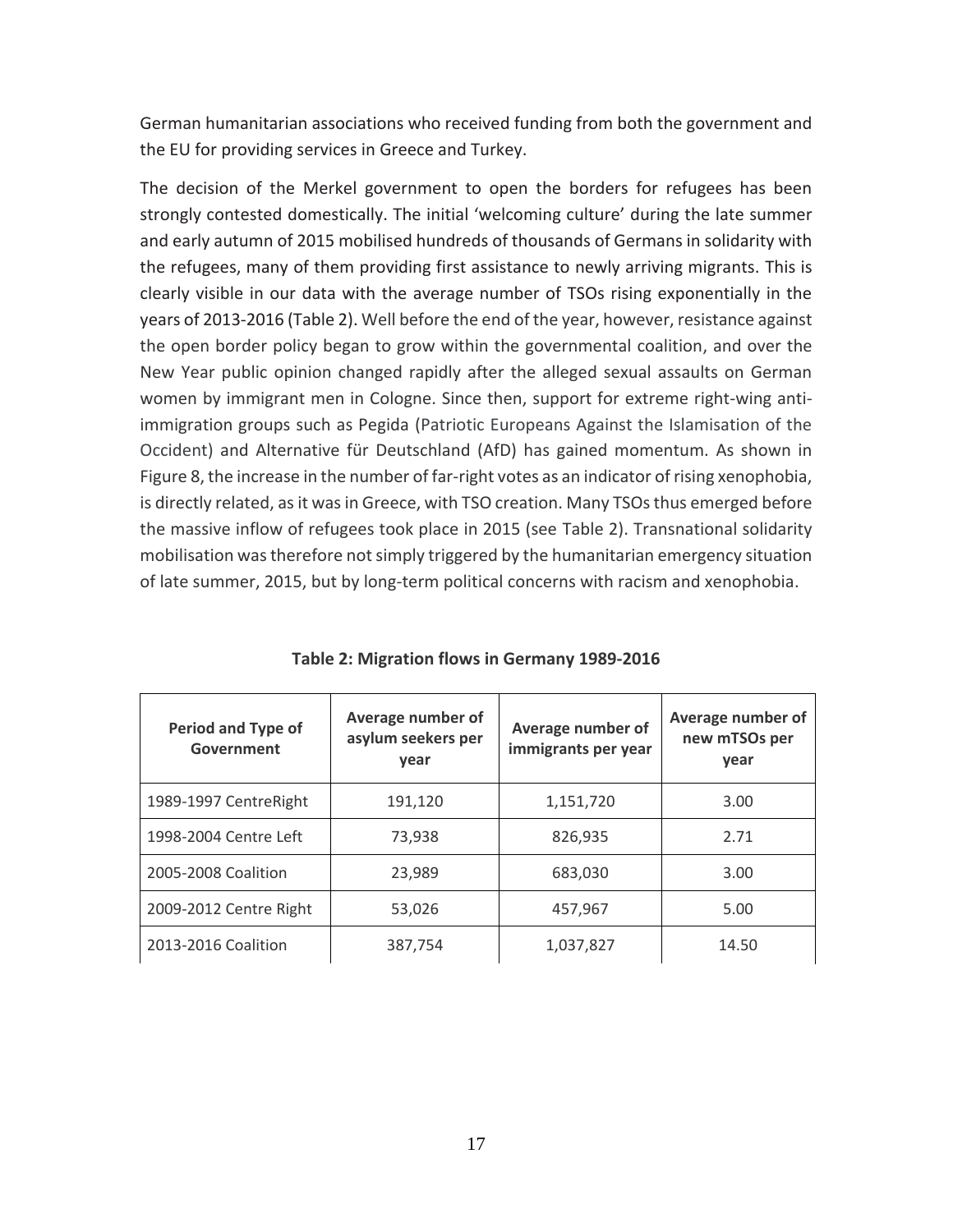

In the Danish case, the strong welfare state provides, on the one hand, a supportive infrastructure for the reception of immigrants and asylum-seekers and their integration in Danish society. On the other hand, immigration is often seen as a challenge to the universalistic, tax-financed welfare state (Duru and Trenz 2020; [Nannestad 2004\)](#page-23-9). We thus observe a parallel development in Denmark of a proliferation of TSOs in support of refugee and immigrant solidarity and simultaneously, increasing state restrictions to control the intake of new migrants and their access to welfare services that is paired with a general attitude of 'welfare chauvinism' among the population (Trenz and Grasso 2018). Transnational solidarity activism towards refugees and migrants is backed by the Danish ethos of solidarity and a tradition of civil society voluntarism that involves large parts of the population. Such bottom-up solidarity mobilisation is strongly anchored in local communities. At the same time, it is often highly formalised, state-funded and organised in a way to support existing state services, not to substitute for them. New restrictive measures that limit the access of immigrants to welfare state services were implemented by both centre-left and right-wing governments in the past, but as can be seen in Table 3, did not lead to an increase in TSO activism over time.

Especially during the so-called refugee crisis, the Danish government's approach was among the most restrictive in Europe and was fundamentally opposed to the open-door policies followed by neighbouring Germany and Sweden. At the peak of the 'crisis' in September and October 2015, Danish authorities facilitated transit to Sweden, but declined accommodation and registration of refugees in Denmark. Calls for a stronger engagement in European solidarity and a commitment to burden-sharing were rejected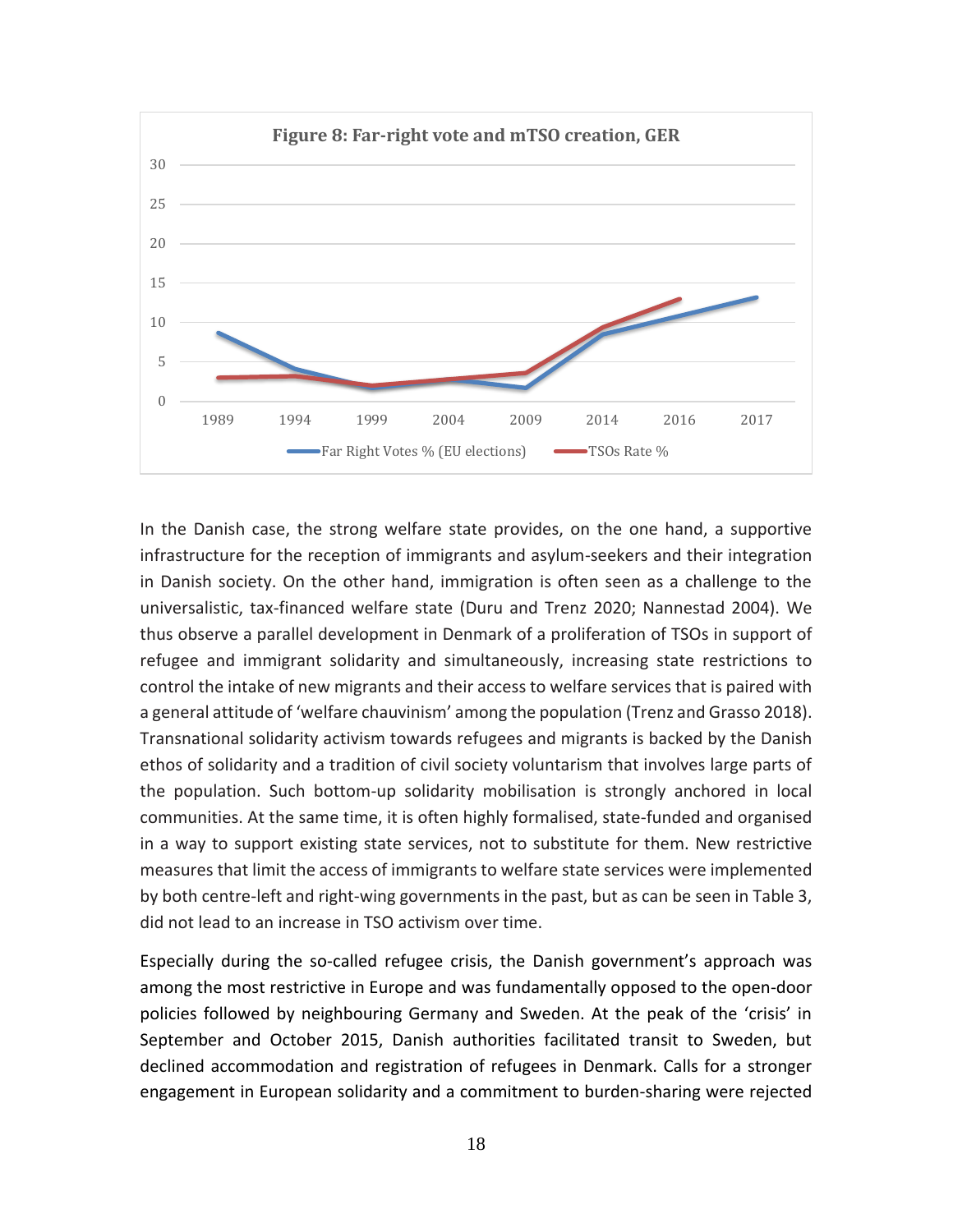at the time by the Danish government, but were taken up by TSOs who mobilised street protests in opposition to the restrictive governmental policies. The field of TSO activism during the 'crisis' thus changed substantially, from a collaborative to a more confrontational style in opposition to state authorities and from providing services that were supplementary to state aid to accommodating the basic needs of refugees, substituting for the lack of state infrastructures (Duru and Trenz 2020).

Another peculiarity of the Danish case is that unlike Greece and Germany, the increase in far-right votes in Denmark did not result in an increase in TSO creation (Figure 9). Due to high degrees of formalisation, Danish TSOs tend to be long established and do not react quickly to political change. Despite the substantial increase in the numbers of far-right votes after 2004, the number of TSOs remained or even declined. This, from our comparative perspective's surprising finding, is partially explained by the traditionally non-political agenda of TSOs in Denmark: many bottom-up initiatives by citizens were set up to provide practical help, not to mobilise in the fight against racism and xenophobia. In a similar vein, the number of incoming migrants and refugees did not impact on the rate of TSO activism over time (see Table 3). Here as well, the explanation of a routine collaboration between state authorities and long-established TSOs applies. When Europe was confronted with the sudden influx of civil war refugees, the basic infrastructure for TSOs in Denmark was already in place and only had to be activated. Extrapolating these findings, we can nevertheless conclude that the Danish system of TSOs is not immune to change. The bipolar tendency in Denmark of a strongly rooted ethos of universal welfare that is increasingly contradicted by restrictive state policies towards refugees and migrants has become a driver of politicisation of the TSO sector.

| <b>Period and Type of Government</b> | Average number<br>of asylum seekers<br>per year | Average number<br>of immigrants per<br>year | Average number<br>of new mTSOs<br>per year |
|--------------------------------------|-------------------------------------------------|---------------------------------------------|--------------------------------------------|
| 1990-1994 Centre Left                | 9,533                                           | 42,765                                      | 1.50                                       |
| 1994-2000 Centre Left Coalition      | 6.475                                           | 52,460                                      | 1.57                                       |
| 2001-2010 Centre Right<br>Coalition  | 4.368                                           | 54,363                                      | 2.10                                       |
| 2011-2014 Centre Left Coalition      | 7,960                                           | 58,986                                      | 1.00                                       |
| 2014-2016 Centre Right<br>Coalition  | 13,558                                          | 76,438                                      | 0.00                                       |

**Table 3: Migration flows in Denmark 1989-2016**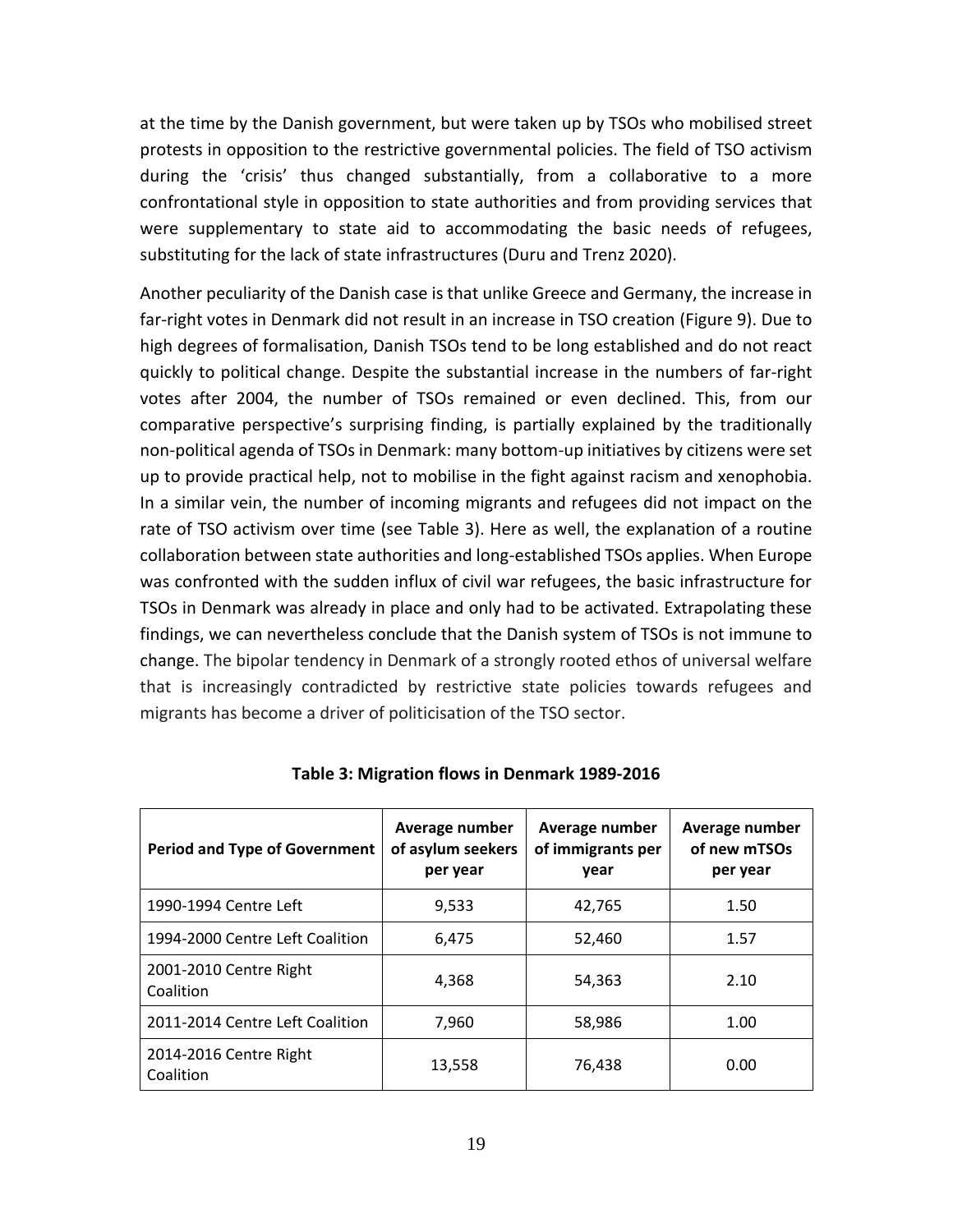

## **5. Conclusions**

This paper offers new comparative insights into how migration and refugee crisis-related solidarity organisations proliferate in three different national contexts. More specifically, our innovative approach of Action Organisation Analysis produces systematic and comparative data on, a) how the refugee crisis was experienced as a threat and translated by solidarity groups into opportunities for action and, b) how threats and opportunities are structured differently in destination and transit countries. Unlike previous works on transnational solidarity, which focus on actions beyond national borders, our findings for the three countries unravel migration related transnational solidarity taking place at the subnational level with the majority of TSOs retrieved from organisational websites engaging in local level activities.

Two sets of findings are illustrated. First, the traditional North-South divide in degrees of formalisation of TSOs does not apply since the post 2010 crises. A drastic rise in informal solidarity action is documented both in Greece and at even higher rates in Germany, reflecting an important shift in the opportunity structure and a pragmatic response to the practical needs of many refugees during the recent refugee crisis. By contrast, Denmark's traditional patterns of formalised welfare remained unchanged, reflecting the stability of civil society over time.

Despite this weakening of the traditional patterns of formalisation, the orientation of informal civil society grassroots towards the state remains decisive for the organisation of transnational solidarity towards refugees. In contrast to Greece, where volunteering primarily takes place as a substitute to state aid and remains locally dispersed, volunteering in Denmark and Germany is rather supplementary to state action and, as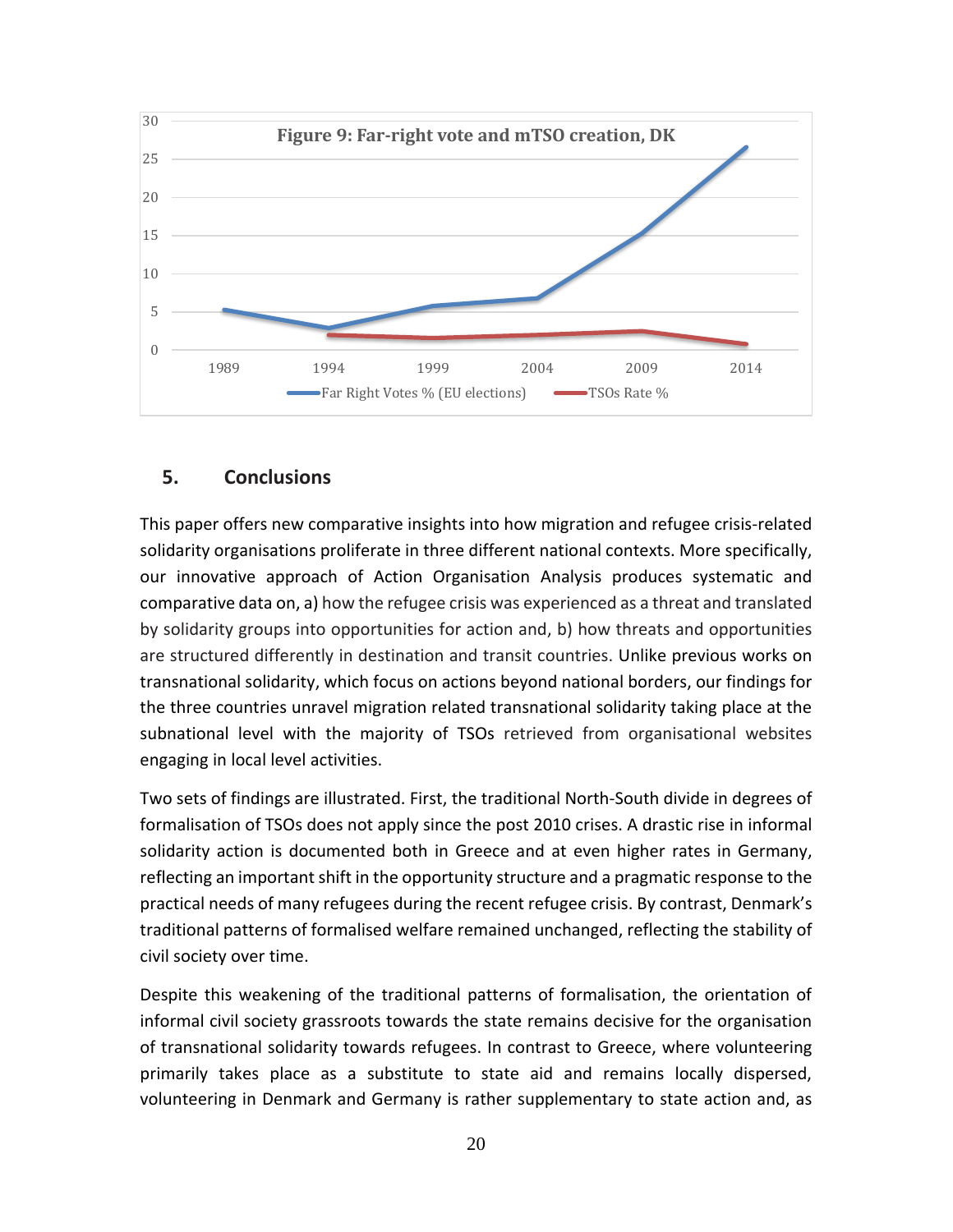such, professionalised and also rewarded with state aid such as tax deductions on donations and membership fees. Such opportunities thus create incentives for formalisation, especially for smaller grassroots organisations to gain legal status in order to continue and extent their solidarity work.

The second set of findings concerns the effect of national political contexts on transnational solidarity organising. Interestingly, our data illustrate that in both Greece and Germany, though not in Denmark, there is a clear correlation between the number of TSOs created and the increase in far-right votes. In Greece, both rates of TSO creation and far-right votes peaked in 2012-2014, before the 'refugee crisis', as a political response to the rise of the neo-Nazi party, Golden Dawn, which was met by bottom-up mobilisation of numerous newly emerging informal antiracist and antifascist groups. The rise of TSOs should therefore not simply be read as the spontaneous and short-term mobilisation of humanitarian aid in the context of crisis, but also as an indicator for the changing conditions of domestic political contestations about solidarity. In both Germany and Greece, many TSOs emerged before the massive inflow of refugees in 2015, as a result of long-term political concerns about racism and xenophobia. However, in the Danish case, the substantial increase in the far-right votes after 2004 was not followed by a rise in TSOs; their numbers remained the same, or even declined. The highly formalised Danish TSOs tend to be long established, and do not respond quickly to political change.

Overall, we can thus conclude that the proliferation of TSOs in the context of 'crisis' was rather driven by threat and not opportunity. TSOs responded to various threats such as economic hardship, the rise of right-wing extremism and xenophobia and substantial inflows of migrants and refugees. In the absence of perceptions of threat, such as in the case of Denmark, no noticeable changes of the field of TSOs took place. Civil society responses to threat are, at the same time, turned into opportunities for the mobilisation of voluntary action, which spread in Greece and Germany, but not in Denmark. These opportunities for transnational solidarity remain, however, confined to the sector of informal and local civil society and do not translate into a more formalised and unified political response to the macro-structural context of constraining and/or enabling legal provisions, institutions and regimes of EU and national governance.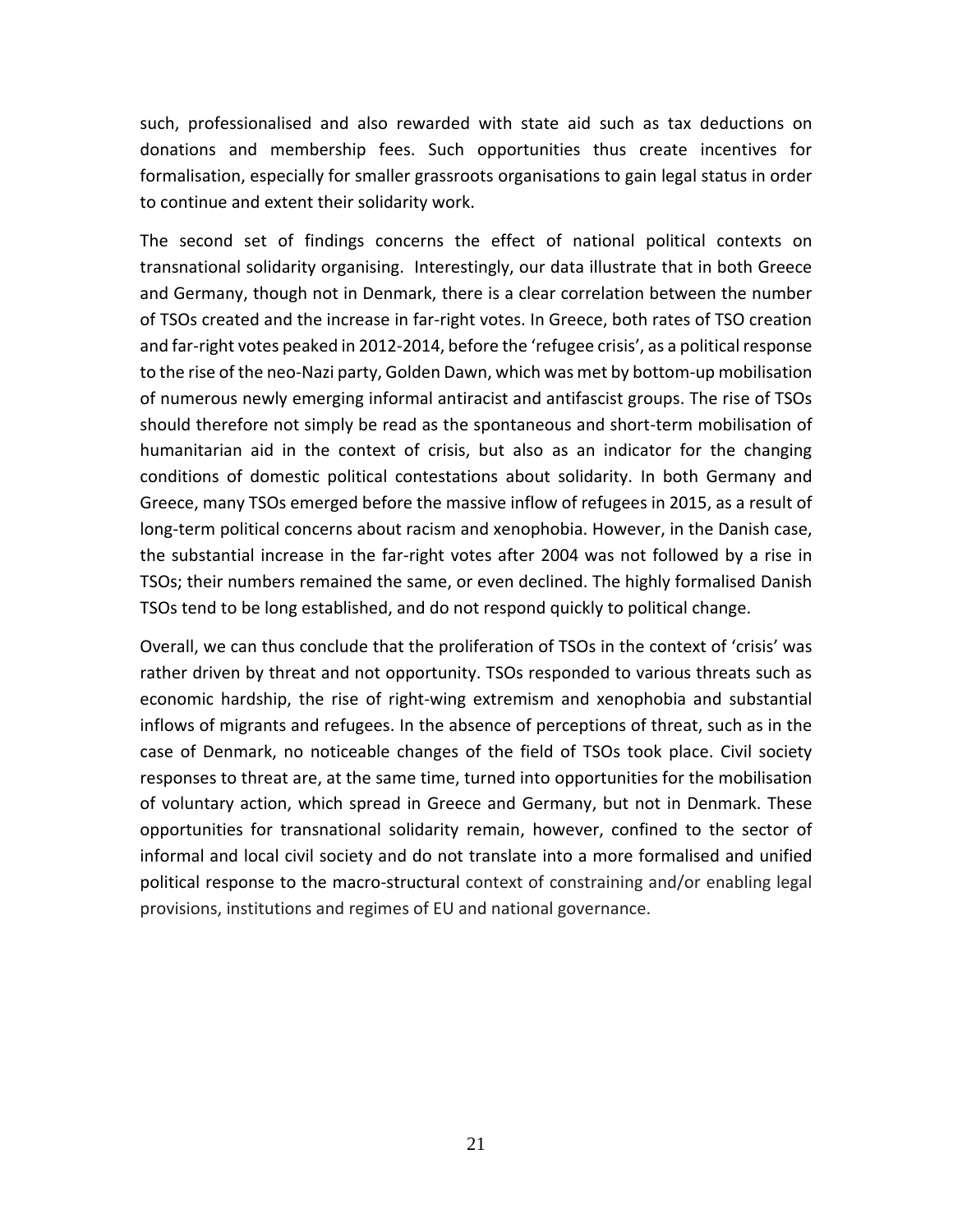### **References**

- Afouxenidis, A. and Gardiki. M. (2015) 'Mapping civil society in contemporary Greece: Problems and perspectives' (in Greek), *The Greek Review of Social Research*, 143 (2): 33–53.
- <span id="page-21-10"></span>Arato, A. (2011) 'Revis(it)ing Civil Society', in U. Liebert and H.J. Trenz (eds) *The new politics of European Civil Society*, London: Routledge, pp. 195-207.
- <span id="page-21-9"></span>Bartelson, J. (2006) 'Making Sense of Global Civil Society', *European Journal of International Relations*, 12(3): 371-395.
- <span id="page-21-11"></span>Beamish, T.D. and Luebbers, A. (2009) 'Alliance-Building Across Social Movements: Bridging Difference in a Peace and Justice Coalition', *Social Problems*, 56(4): 647- 676.
- <span id="page-21-12"></span>Bosswick, W. (2000) 'Development of Asylum Policy in Germany', *Journal of Refugee Studies*, 13(1): 43-60.
- Cohen, J. L. and A. Arato (1992). *Civil Society and Political Theory*. Cambridge, MA, MIT Press.
- <span id="page-21-2"></span>Crawley, H., Duvell, F., Jones, K., McMahon, S. and Sigona, N. (2016) 'Destination Europe?: Understanding the dynamics and drivers of Mediterranean migration in 2015. MEDMIG Final Report.', [www.medmig.info/research-brief-destination](file:///C:/Users/europolity-2/Documents/www.medmig.info/research-brief-destination-europe.pdf)[europe.pdf](file:///C:/Users/europolity-2/Documents/www.medmig.info/research-brief-destination-europe.pdf)
- <span id="page-21-3"></span>Czaika, M. and Hobolth, M. (2016) 'Do restrictive asylum and visa policies increase irregular migration into Europe?', *European Union Politics*, 17(3): 345-365.
- <span id="page-21-4"></span>De Genova, N. (2016) 'The 'European' Question: Migration, Race, and Post-Coloniality in 'Europe'', in A. Amelina, K. Horvath and B. Meeus (eds) *An Anthology of Migration and Social Transformation: European Perspectives*, Cham: Springer International Publishing, pp. 343-356.
- <span id="page-21-5"></span>De Genova, N. (2018) 'The "migrant crisis" as racial crisis: do Black Lives Matter in Europe?', *Ethnic & Racial Studies*, 41(10): 1765-1782.
- <span id="page-21-8"></span>de Tocqueville, A. (1840) *Democracy in America: Second Part: The Social Influence of Democracy*, New York: J. & H.G. Langley.
- <span id="page-21-1"></span>della Porta, D. (2018) *Solidarity Mobilizations in the 'Refugee Crisis': Contentious Moves*, Basingstoke: Palgrave.
- <span id="page-21-6"></span>della Porta, D., Kriesi, H. and Rucht, D. (1999) *Social Movements in a Globalizing World*, Basingstoke: Palgrave.
- Duru, D.N., Sejersen, T. and Trenz, H.J. (2020) 'The Best Welfare System in the World? The Danish Welfare State, Transnational Solidarity, and Civil Society in Times of Crisis.', in M. Kousis, C. Lahusen and U. Zschachke (eds) *Transnational solidarity in times of crises: Citizen organisations and collective learning in Europe*.
- Eder, K., & Kousis, M. (2001). Is there a Mediterranean syndrome?. In *Environmental Politics in Southern Europe* (pp. 393-406). Springer, Dordrecht.
- <span id="page-21-7"></span>Federico, V. and Lahusen, C. (2018) *Solidarity as a Public Virtue?: Law and Public Policies in the European Union*, Baden-Baden: Nomos.
- <span id="page-21-0"></span>Feischmidt, M., Pries, L. and Cantat, C. (2018) *Refugee Protection and Civil Society in Europe*, Springer International Publishing.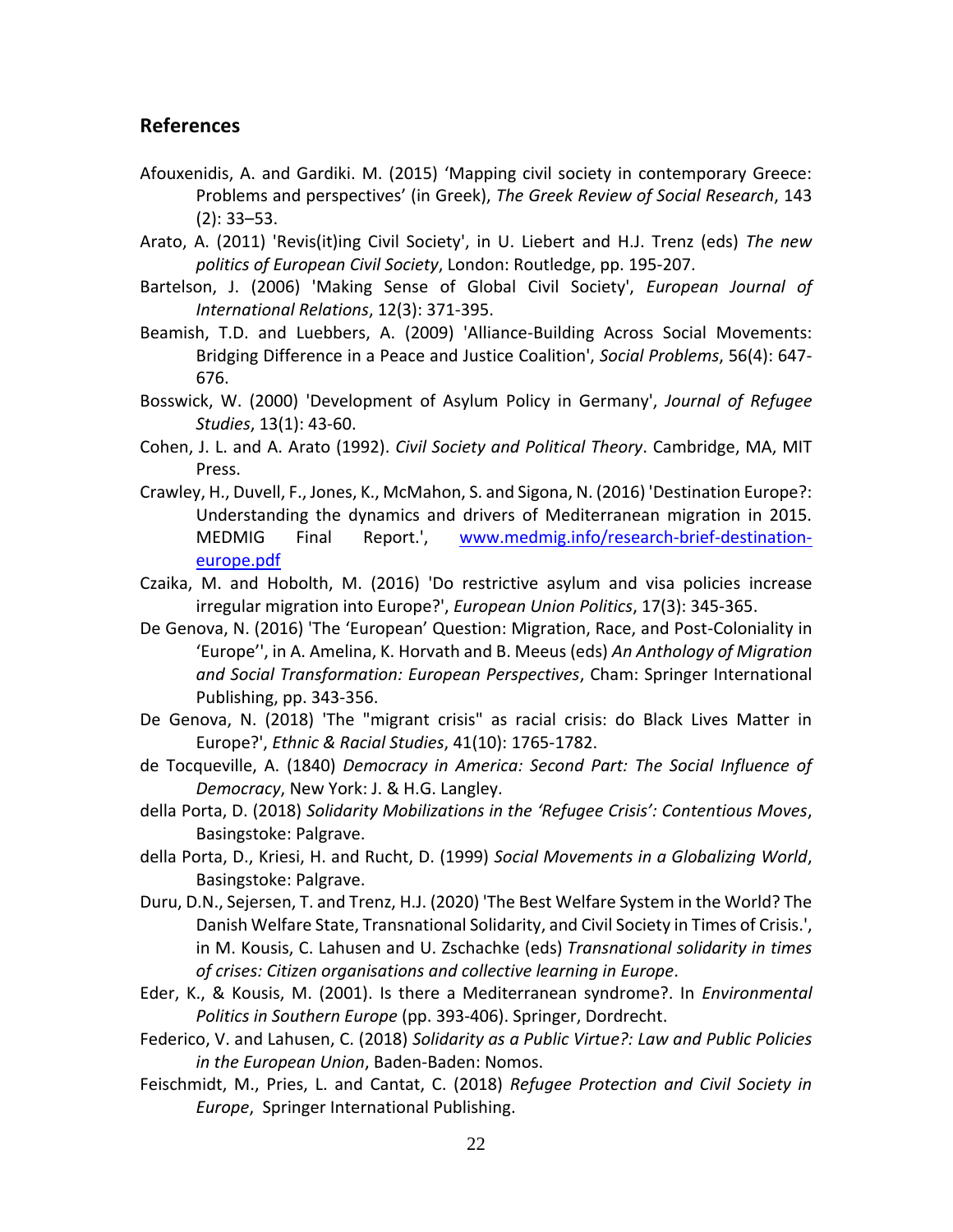- <span id="page-22-0"></span>Feldman, G. (2011) *The migration apparatus: security, labor, and policymaking in the European Union*, Stanford: Stanford University Press.
- <span id="page-22-6"></span>Giugni, M. and Grasso, M. (2018) 'Alternative Action Organizations: Social Solidarity or Political Advocacy?', *American Behavioral Scientist*, 62(6): 778-795.
- Goldstone, J. and Tilly, C. (2001), Threat (and Opportunity): Popular Action and State Response in the Dynamics of Contentious Action, in Silence and Voice in the Study of Contentious Politics edited by R. Aminzade, J. Goldstone, D. McAdam, E. Perry, W. Sewell, S. Tarrow, and C. Tilly, Cambridge: Cambridge University Press, pp. 179- 194.
- Habermas, J. (1996). Between Facts and Norms. Contributions to a Discourse Theory of Law and Democracy. Cambridge, Polity Press.
- <span id="page-22-1"></span>Hatton, T.J. (2011) 'Seeking Asylum: Trends and policies in the OECD', https://refubium.fuberlin.de/bitstream/handle/fub188/17557/Seeking\_Asylum. pdf?sequence=1&isAllowed=y.
- Herkenrath, M (2007) 'Introduction: The regional dynamics of global transformations', *International Journal of Comparative Sociology*, 48 (2-3): 91-105.
- Kanellopoulos, K. and Kousis, M. (2018) 'Protest, Elections and Austerity Politics in Greece', in A. Placas and E. Doxiadis (eds) *Living under austerity: Greek society in crisis*, New York: Berghahn Press.
- Kanellopoulos, K., Karakioulafi, C., Alexandropoulou, P. and Soros, P. (2020) 'Transnational Solidarity Organisations in Contemporary Greek Civil Society: Vibrant, Multifarious and Politicised', in C. Lahusen, M. Kousis and U. Zschache (eds) *Transnational solidarity in times of crises: Citizen organizations and collective learning in Europe.* London: Palgrave Macmillan
- <span id="page-22-4"></span>Kaitatzi-Whitlock, S. and Kenterelidou, C. (2017) 'The Greek Paradigm on the Migrant and Refugee Crisis', in M. Barlai, B. Fähnrich, C. Griessler and M. Rhomberg (eds) *The migrant crisis: European perspectives and national discourses. Berlin ua*, Berlin: Lit Verlag, pp. 127-146.
- <span id="page-22-5"></span>Keane, J. (2003) *Global Civil Society*, Cambridge: Cambridge University Press.
- Kiprianos, P., Balias, S. and Passas, V. (2003), 'Greek policy towards immigration and immigrants', *Social Policy and Administration*, 37(2):148-164.
- <span id="page-22-2"></span>Kohler-Koch, B. (2010) 'Civil society and EU democracy: 'astroturf' representation?', *Journal of European Public Policy*, 17(1): 100-116.
- <span id="page-22-3"></span>Koos, S. and Seibel, V. (2019) 'Solidarity with refugees across Europe. A comparative analysis of public support for helping forced migrants', *European Societies*, 21(5): 704-728.
- Kostopoulos, K. and Kanellopoulos, K. (2018) 'The Greek far-right and the development of the antiracist and antifascist actions in times of crisis' in Η ελληνική ακροδεξιά και η ανάπτυξη των αντιρατσιστικών και αντιφασιστικών δράσεων στην περίοδο της κρίσης, in N. Serdedakis and S. Tombazos (eds) *Facets of the Greek crisis. Contentious cycle of protest and institutional outcomes*. Athens: Gutenberg (in greek).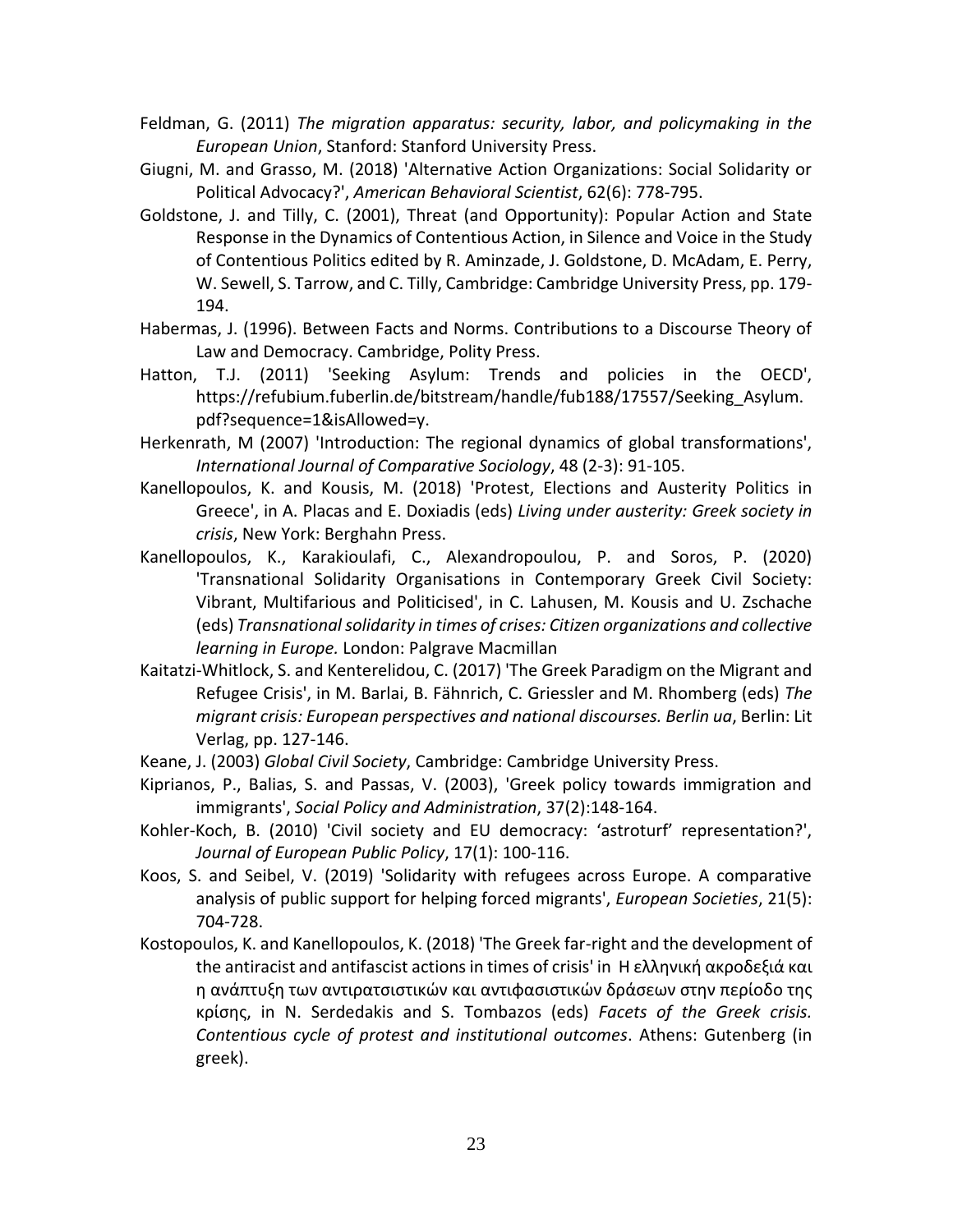- Kousis, M., Loukakis, A., Paschou, M., & Lahusen, C. (2020). Waves of transnational solidarity organisations in times of crises: actions, obstacles and opportunities in Europe. In *Citizens' Solidarity in Europe*. Edward Elgar Publishing.
- Kousis, M., Kalogeraki, S., & Cristancho, C. (2018a). Alternative action organizations during hard economic times: a comparative European perspective.
- Kousis, M., Giugni, M., & Lahusen, C. (2018b). Action organization analysis: Extending protest event analysis using Hubs-Retrieved websites. *American Behavioral Scientist*, *62*(6), 739-757.
- <span id="page-23-3"></span>Lazaridis, G. and Wadia, K. (2015) *The Securitisation of Migration in the EU: Debates Since 9/11*, Berlin: Palgrave Macmillan UK.
- <span id="page-23-1"></span>Liebert, U. and Trenz, H.-J., (eds) (2010). *The new politics of European civil society*, London: Routledge.
- <span id="page-23-7"></span>McCammon, H. and Moon, M. (2015) 'Social Movement Coalitions ', in D. Della Porta and M. Diani (eds) *The Oxford Handbook of Social Movements*, Oxford: Oxford University Press.
- <span id="page-23-9"></span>Nannestad, P. (2004) 'Immigration as a challenge to the Danish welfare state?', *European Journal of Political Economy*, 20 755-767.
- <span id="page-23-8"></span>Ostrand, N. (2015) 'The Syrian Refugee Crisis: A Comparison of Responses by Germany, Sweden, the United Kingdom, and the United States', *Journal on Migration and Human Security*, 3(3): 255-279.
- <span id="page-23-6"></span>Piłat, A. and Potkańska, D. (2017) *Local responses to the refugee crisis in Poland. Reception and integration*, Warsaw: INSTITUTE OF PUBLIC AFFAIRS. Migration Policy Programm [http://www.forintegration.eu/pl/pub/local-responses-to-the-refugee](http://www.forintegration.eu/pl/pub/local-responses-to-the-refugee-crisis-in-poland/dnl/17)[crisis-in-poland/dnl/17.](http://www.forintegration.eu/pl/pub/local-responses-to-the-refugee-crisis-in-poland/dnl/17)
- <span id="page-23-5"></span>Pries, L. (2018) *Refugees, Civil Society and the State: European Experiences and Global Challenges*, Cheltenham: Edward Elgar Publishing, Incorporated.
- <span id="page-23-0"></span>Pries, L. (2019) 'Introduction: Civil Society and Volunteering in the So-Called Refugee Crisis of 2015—Ambiguities and Structural Tensions', in M. Feischmidt, L. Pries and C. Cantat (eds) *Refugee Protection and Civil Society in Europe*, Cham: Springer International Publishing, pp. 1-23.
- <span id="page-23-2"></span>Ruzza, C. (2004) *Europe and Civil Society. Movement Coalitions and European Governance*, Manchester: Manchester University Press.
- Sotiropoulos D., Bourikos D., (2014). Economic Crisis, Social Solidarity and the Voluntary Sector in Greece, *Journal of Power, Politics & Governance*, 2:2, pp. 33-53.
- Swarts, J. and Karakatsanis, N.M. (2012) 'The Securitization of Migration: Greece in the 1990s', *Journal of Balkan and Near Eastern Studies*, 14:1, 33-51
- <span id="page-23-4"></span>Trauner, F. (2016) 'Asylum policy: the EU's 'crises' and the looming policy regime failure', *Journal of European Integration*, 38(3): 311-325.
- Tilly, C. and Tarrow, S. (2007) *Contentious Politics*, Boulder and London: Paradigm.
- Trenz, H.-J., Guiraudon, V. and Ruzza, C. (2015) *Europe's Prolonged Crisis: The Making or the Unmaking of a Political Union*, Basingstoke: Palgrave Macmillan.
- Trenz, H. J., & Grasso, M. (2018). Toward a new conditionality of welfare? Reconsidering solidarity in the Danish welfare state. In *Solidarity in Europe* (pp. 19-41). Palgrave Macmillan, Cham.